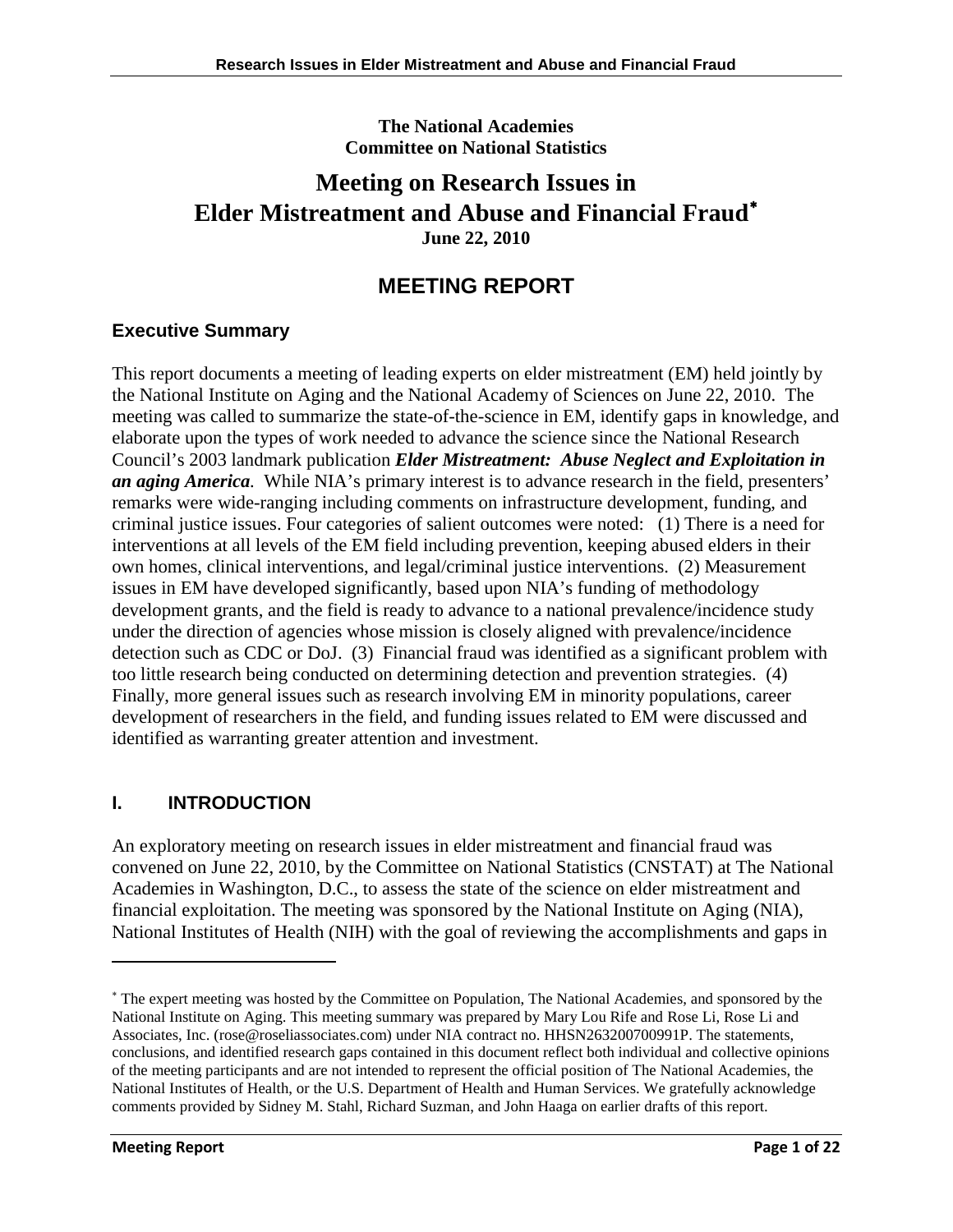the field since the landmark publication in 2003 of *Elder Mistreatment: Abuse, Neglect, and Exploitation in an Aging America* by the National Research Council (NRC). The NRC report defined elder mistreatment (EM) as "(a) intentional actions that cause harm or create a serious risk of harm, whether or not intended, to a vulnerable elder by a caregiver or other person who stands in a trust relationship to the elder or (b) failure by a caregiver to satisfy the elder's basic needs or to protect the elder from harm."<sup>[1](#page-1-0)</sup>

The 2003 NRC report also recommended priorities and strategies for strengthening research in the field of elder mistreatment and abuse. Since that time, the NIA issued a Request for Applications (RFA) focused on methodological issues related to elder mistreatment from which nine projects were awarded, $2$  funded several unsolicited projects on this topic, and worked with other funders (e.g., Department of Justice [DOJ] National Institute on Justice [NIJ]) to address research gaps within the medical, social service, and legal environments. There also has been an increase in publication volume on the topic of "elder abuse" since  $2005$ .<sup>[3](#page-1-2)</sup> The NIA requested that CNSTAT assess the scientific knowledge gained in this interval and further discuss priorities for future research on elder mistreatment. Participants included 14 extramural investigators and representatives, NIA staff, and representatives from interested agencies including the Office of the Assistant Secretary for Planning and Evaluation, Department of Health and Human Services; Centers for Disease Control and Prevention (CDC); Administration on Aging (AOA); DOJ; Federal Trade Commission; Financial Industry Regulatory Authority; General Accounting Office; and American Bar Association.

Prior to the meeting, invited participants were asked by Dr. Sidney Stahl (NIA) to prepare stateof-the-science briefs intended to assess salient and promising findings that may move the field forward, and gaps in knowledge that require immediate research attention to help understand and ameliorate the problem of elder mistreatment.

In her welcoming remarks, Dr. Connie Citro, CNSTAT Director and Meeting Chairperson,<sup>[4](#page-1-3)</sup> commented on the benefits of bringing people with methodological and substantive expertise together to work, given the current existence of "silos" in a decentralized research and statistical system. She also acknowledged that multiple agencies, institutes, and organizations are required to address different functions in the elder mistreatment arena. Dr. Richard Suzman, Director of the NIA Division of Behavioral and Social Research, echoed the need for significant collaboration by the nonprofit sector and federal agencies such as those represented at the meeting. The strength of the NIA in this field is funding research at the nexus of basic and

<span id="page-1-0"></span><sup>1</sup> Bonnie RJ, and Wallace RB. 2003. *Elder mistreatment: Abuse, neglect, and exploitation in an aging America*. Panel to Review Risk and Prevalence of Elder Abuse and Neglect. Washington, DC: The National Academies Press, p. 39.

<span id="page-1-1"></span> $2$  Developmental Research on Elder Mistreatment, released March 23, 2005 (RFA-AG-05-009) and reissued August 4, 2006 (RFA-AG-06-009). See http://grants.nih.gov/grants/guide/rfa-files/RFA-AG-06-009.html.<br><sup>3</sup> Lachs MS, and Pillemer KA. 2010. A short blueprint for progress in elder abuse research. Brief prepared for the

<span id="page-1-2"></span>Meeting on Research Issues in Elder Mistreatment and Abuse and Financial Fraud, Committee on National Statistics, The National Academies, June 22.

<span id="page-1-3"></span><sup>4</sup> Connie Citro replaced Robert Wallace as chair of the meeting due to extenuating circumstances that precluded Wallace from attending the meeting.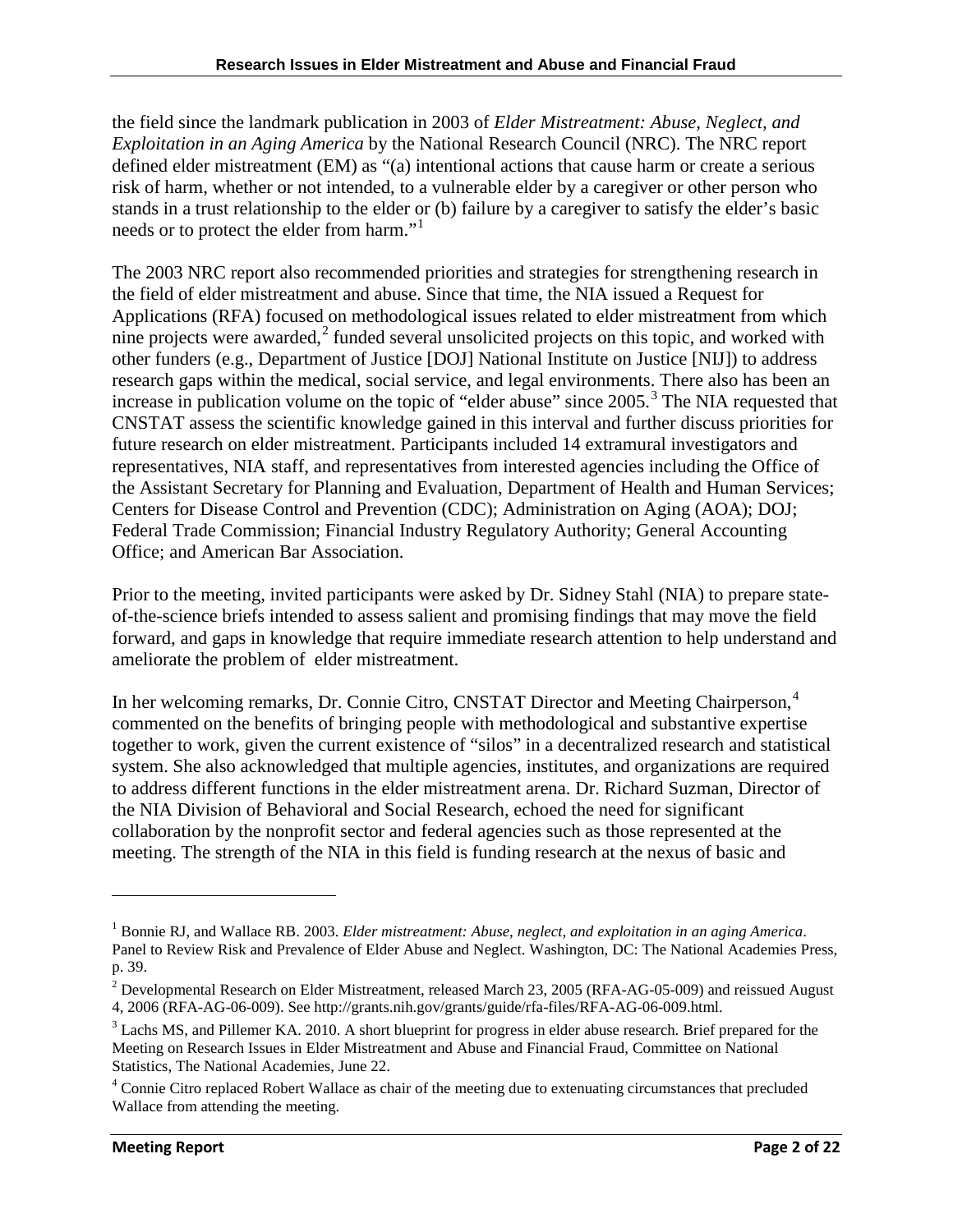applied sciences to generate advances in the field of aging. He emphasized the need for developing improved measures of well-being for the older populations, suggesting an innovative approach, for example, that focuses on the assessment of "misery and suffering," including risk factors, scientific opportunities for research, and deployment of resources in the future.

The meeting consisted of four major sessions, each facilitated by an expert who had reviewed briefs prepared by selected experts on various aspects of elder mistreatment:

- Session 1: Methodological Issues in Elder Abuse Research
- Session 2: Medical Issues and Interventions
- Session 3: General Issues in Elder Abuse Research
- Session 4: Research on Financial Fraud Affecting the Elderly

This report highlights the main points from the state-of-the-science briefs, meeting presentations, and discussion, with particular emphasis on identified gaps and future priority areas. The identified gaps in knowledge are broad-ranging. While most may be relevant to gaps in research, many are gaps that are well beyond the NIA research mission. In the interest of providing a complete report of the proceedings, all of the identified gaps in knowledge as well as gaps in programmatic areas are reported here. Thus priorities and identified gaps are listed across a broad array of areas and not necessarily aimed at one funding agency such as NIA. Every effort was made to include each of the identified gaps in knowledge and ideas discussed at the meeting. The meeting agenda and final list of attendees is included as Appendices A and B.

# **II. SESSION 1: METHODOLOGICAL ISSUES IN ELDER ABUSE RESEARCH**

# **Salient and Promising Research Findings**

Several studies to improve understanding of elder abuse and neglect perpetration were cited as important strains of research, particularly as essential to primary prevention.

## **Victim prevalence studies are feasible**

| Mistreatment<br>Category                                        | Lauman, et. al<br>$N = 3005^a$                                                            | Acierno, et al.<br>$N = 5777^b$ | Biggs, et. al<br>(U.K.) |
|-----------------------------------------------------------------|-------------------------------------------------------------------------------------------|---------------------------------|-------------------------|
|                                                                 |                                                                                           |                                 | $N=2111^c$              |
| Psychological                                                   | 9.0                                                                                       | 4.6                             | 0.4                     |
| Physical                                                        | 0.2                                                                                       | 1.6                             | 0.4                     |
| Sexual                                                          | ŵ.                                                                                        | 0.6 <sup>2</sup>                | 0.2                     |
| Neglect                                                         | ź.                                                                                        | 5.1                             | 1.1                     |
| Financial                                                       | 3.5                                                                                       | 5.2                             | 0.6                     |
| One year, overall prevalence *<br>*Not measured or not reported |                                                                                           | 11.4                            | 2.6                     |
|                                                                 | Method used: a=in-person and/or mail in questionnaire<br>b=RDD;CAPI<br>c= in-person, CATI |                                 |                         |

Several population-based surveys, including the National Social Life, Health and Aging Project (NSHAP; Laumann et al.), a nationally representative telephone survey (Acierno, *et al*.) and a national study in the United Kingdom (Biggs, *et al.*), have shown that large-scale prevalence studies of elder mistreatment using probability sampling methods are feasible. There were differences in the estimates produced by the two studies of the United States, which may be attributable to mode effects (NSHAP used face-toface interviews and mail-in questionnaires, while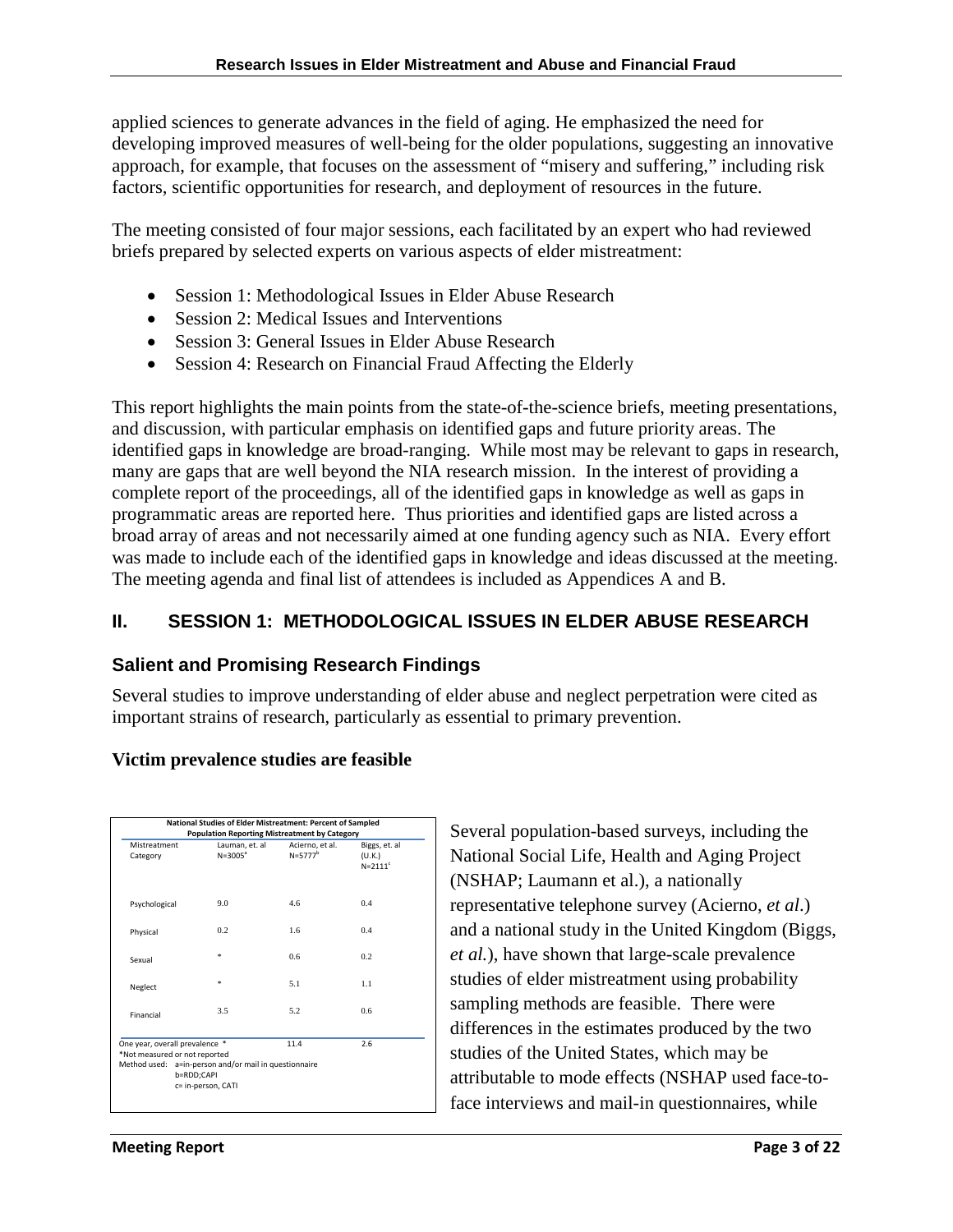Acierno, *et al*. used a telephone interview), differences in the number and content of specific items, questionnaire order, and variable construction. Further analysis of these two surveys (including attempts to calculate as similarly as possible a subset of rates common to each) could help clarify the sources of variation.

#### **Reporting on potentially sensitive issues can be improved with use of technology**

Older adults are able and willing to use technology to answer questions about elder mistreatment, such as audio computer-assisted self-interviewing (A-CASI) and telephone-based interactive voice response (IVR) to answer questions about elder mistreatment.<sup>[5](#page-3-0)</sup> Beach (2010) reports that more than 80 percent of older adults randomly assigned to such technology used it successfully. In addition, these techniques resulted in higher prevalence estimates of psychological mistreatment and financial exploitation than traditional interview methods. Progress has been made in the development of measure methods as well. Conrad, et al., have used item-response theory to develop computer-adaptive testes that measure psychological and financial abuse and that may be adaptable for other kinds of abuse.<sup>[6](#page-3-1)</sup> These findings suggest that increasing the privacy of response, and the manner in which questions are asked, can make respondents more forthcoming in reporting on possibly sensitive topics. However, some participants raised concerns that older adults who are cognitively impaired may have difficulty operating the technology required by these more automated methods.

#### **Social support is central to the lives of older adults**

Social support is important as a potential preventive measure both with respect to mistreatment events and the potential outcomes of these events.<sup>[7](#page-3-2)[8](#page-3-3)</sup>

## **Residents are the source of much abuse in residential long-term care facilities**

Weekly rates of resident-on-resident mistreatment very likely exceed yearly rates of mistreatment perpetrated by caregivers in residential settings.<sup>[9](#page-3-4)</sup>

## **Elder abuse and self-neglect are associated with elevated mortality rates**

<span id="page-3-0"></span><sup>&</sup>lt;sup>5</sup> Beach SR, 2010. Elder mistreatment research six years after the NRC/NAS report: New developments, remaining challenges. Brief prepared for the Meeting on Research Issues in Elder Mistreatment and Abuse and Financial

<span id="page-3-1"></span> $<sup>6</sup>$  Conrad KJ, Iris M, Ridings JW. 2008. Conceptualizing and measuring financial exploitation and psychological</sup> abuse of elderly individuals. Report to the National Institute of Justice. Project #2006-MU-MU-0004. See [http://www.ncjrs.gov/pdffiles1/nij/grants/228632.pdf.](http://www.ncjrs.gov/pdffiles1/nij/grants/228632.pdf)

<span id="page-3-2"></span> $^7$  Acierno R. 2010. Elder mistreatment research: Salient findings, promising results, and gaps. Paper prepared for the Meeting on Research Issues in Elder Mistreatment and Abuse and Financial Fraud, Committee on National Statistics, The National Academies, June 22.

<span id="page-3-3"></span><sup>&</sup>lt;sup>8</sup> Hawes C. 2010. Overview/summary of research on elder abuse and neglect: where are we in 2010? Brief prepared for the Meeting on Research Issues in Elder Mistreatment and Abuse and Financial Fraud, Committee on National Statistics, The National Academies, June 22.

<span id="page-3-4"></span><sup>&</sup>lt;sup>9</sup> Acierno (2010) referring to work by Mark Lachs, Karl Pillemer, and Tony Rosen.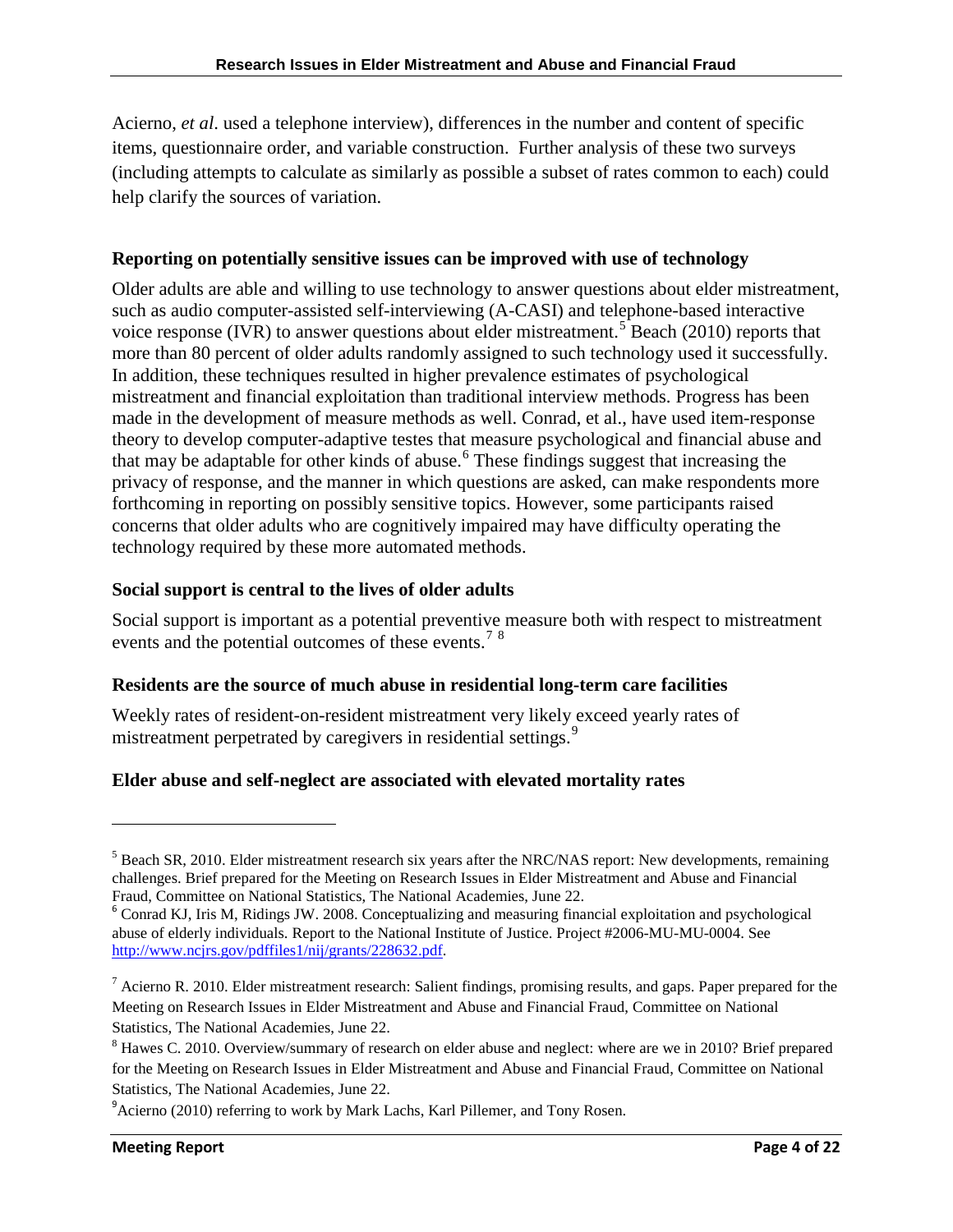An analysis using record linkage techniques for the New Haven Established Population for Epidemiology Studies in the Elderly (EPESE) cohort has found that those referred to Adult Protective Services (APS) for elder mistreatment or self-neglect are associated with elevated mortality rates.<sup>[10](#page-4-0)</sup> A 2009 study using data from the Chicago Health and Aging Project (CHAP) reinforces the earlier finding.<sup>[11](#page-4-1)</sup> Dong's research also shows dramatically higher one-year mortality rates, and more specifically with cardiovascular-related mortality, among older adults referred to social service agencies for self-neglect. Findings also demonstrated that mortality risk associated with EM was not confined to those with lowest levels of cognitive and physical function and not restricted to those with highest levels of depressive symptoms and lowest levels of social support and social engagement.

## **Better estimates of prevalence may be obtained by linking available data**

Studies that focus on assimilating different types of data on elder abuse and linking different data sources (e.g., APS, law enforcement such as FBI National Incident Based Reporting System, medical records, state-level, forensic laboratories) and their respective data elements for the same individuals can help generate more precise comprehensive estimates of prevalence. The findings also can be used to evaluate the effectiveness of prevention interventions and to detect changing trends that inform new interventions.<sup>[12](#page-4-2) [13](#page-4-3)</sup> Study findings underscore the importance of mixed methods and consideration of qualitative approaches to provide more nuanced information for public health.<sup>[14](#page-4-4)</sup>

## **APS records and autopsies may yield more useful data on elderly mistreatment**

The Texas Elder Abuse and Mistreatment Institute (TEAM) focused research on forensic studies and biomarkers indicative of vulnerability in self-neglecting elders.<sup>[15](#page-4-5)</sup> Its studies resulted in several important findings, including the fact that medical records and other information, including scene investigation reports, are often inadequate in providing information to support medical examiners in the cause of death determinations; the findings suggest that APS records

<span id="page-4-0"></span><sup>&</sup>lt;sup>10</sup> Lachs MS, Williams CS, O'Brien S, Pillemer KA, and Charlson ME. 1998. The mortality of elder mistreatment. *Journal of the American Medical Association* 280:428-432.

<span id="page-4-1"></span><sup>&</sup>lt;sup>11</sup> Dong S, Simon M, Mendes de Leon C, Fulmer T, Beck T, Hebert L, Dyer C, Paveza G, and Evans D. 2009. Elder self-neglect and abuse and mortality risk in a community-dwelling population. *Journal of the American Medical* 

<span id="page-4-2"></span><sup>&</sup>lt;sup>12</sup> Verhoek Oftedahl W, Allen S, and Kohn R. 2010. Evaluation of data linkage methodology to improve estimates of elder mistreatment: Preliminary findings. Brief prepared for the Meeting on Research Issues in Elder Mistreatment and Abuse and Financial Fraud, Committee on National Statistics, The National Academies, June 22.

<span id="page-4-3"></span><sup>&</sup>lt;sup>13</sup> Hall JE. 2010. Field assessment: A public health perspective. Brief prepared for the Meeting on Research Issues in Elder Mistreatment and Abuse and Financial Fund, Committee on National Statistics, The National Academies, June 22.

<span id="page-4-4"></span><sup>&</sup>lt;sup>14</sup> Mulford C. 2010. Untitled. Brief prepared for the Meeting on Research Issues in Elder Mistreatment and Abuse and Financial Fraud, Committee on National Statistics, The National Academies, June 22.

<span id="page-4-5"></span><sup>&</sup>lt;sup>15</sup>Dyer CB, and Burnett J. 2010. NIH Conference: Current research and prevailing trends in elder mistreatment. Brief prepared for the Meeting on Research Issues in Elder Mistreatment and Abuse and Financial Fraud, Committee on National Statistics, The National Academies, June 22.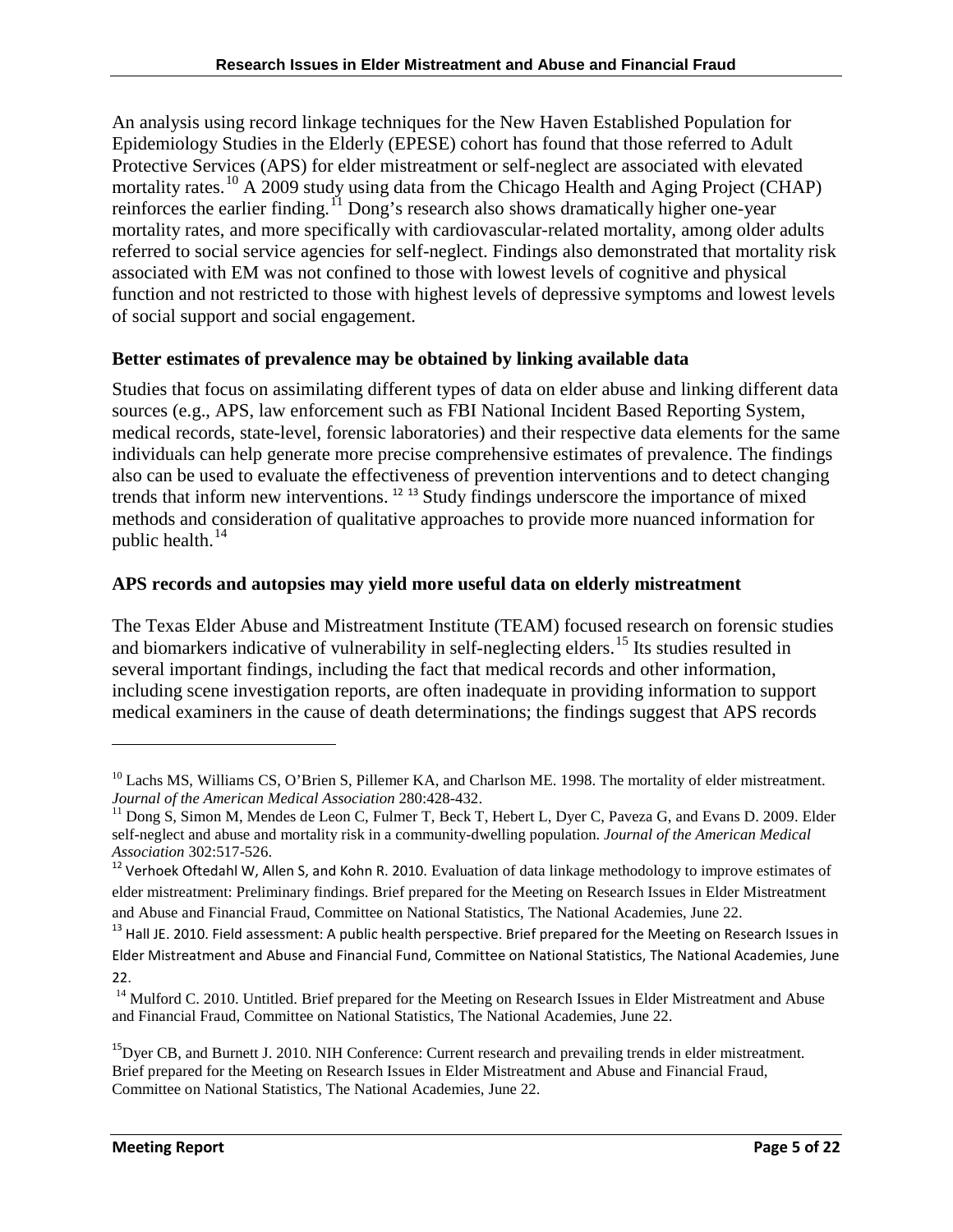and autopsies may yield more useful data. A second TEAM study identified cognitive and functional impairments, self-reported health, morbidity and pain, personal hygiene, nutritional status, safety and circumstances of the home environment and associated social and demographic factors as important for developing a working model for neglect.

## **Identified Gaps in Knowledge**

Participants acknowledged the limits of developing a single theory or organizing framework for elder mistreatment, despite the fact that this problem may affect the design of appropriate interventions and presents an obstacle regarding policy development. They agreed that it would be necessary to explore multiple conceptual frameworks from multiple disciplines to build a tighter concept of elder mistreatment. In addition, gaps in several major areas related to research methods were identified, including operational definitions, improved outcome measures, screening tools, and large-scale longitudinal studies. Several participants commented on the need in research to translate risk factors into prevention strategies. One very broad idea suggested synthesizing research findings on prevalence measurement and data collection innovation; continuing the work of conceptual development and theory building; and striving to develop and test substantive macro-level interventions. Another general identified problem area focused on developing strategies to integrate more effectively the elder treatment community with the epidemiological field to break down barriers that prevent survey progress. Participants also recognized that research needs to address elder abuse at multiple levels: physiological, psychological, behavioral, and community, using mixed methods including qualitative studies.

The CDC recently was able to integrate questions on elder maltreatment in a survey on intimate partner violence that will provide routine data. It was noted that this development is a promising prelude to CDC undertaking a full-scale national prevalence and incidence survey as part of the elder mistreatment components of the Health Care Affordability legislation. On the other hand, while some researchers have called for the National Center for Health Statistics (NCHS) to incorporate elder mistreatment–related questions into its surveys (e.g., National Health Interview Survey, National Nursing Home Survey), others claim that the relatively small sample sizes of the population of interest in its surveys, the exclusion of institutional populations, and reliance on household representatives as respondents would limit the usefulness of the data. Legal constraints typically introduce additional obstacles. There was agreement that more innovative methods are needed to gather longitudinal data, including local surveys.

The list of ideas below is based on the identified gaps that are related to research methodology and presented throughout the meeting.<sup>16</sup>

## **Operational Definitions**

• Establish consistent working definitions of elder mistreatment (financial, physical, emotional, sexual, neglect) for research and epidemiological studies to help overcome

<span id="page-5-0"></span><sup>&</sup>lt;sup>16</sup> For a summary of overarching themes, see Wilbur K. 2009 (October 9). Research on elder mistreatment: What are the important findings over the past six years? Brief prepared for the Meeting on Research Issues in Elder Mistreatment and Abuse and Financial Fraud, Committee on National Statistics, The National Academies, June 22, 2010.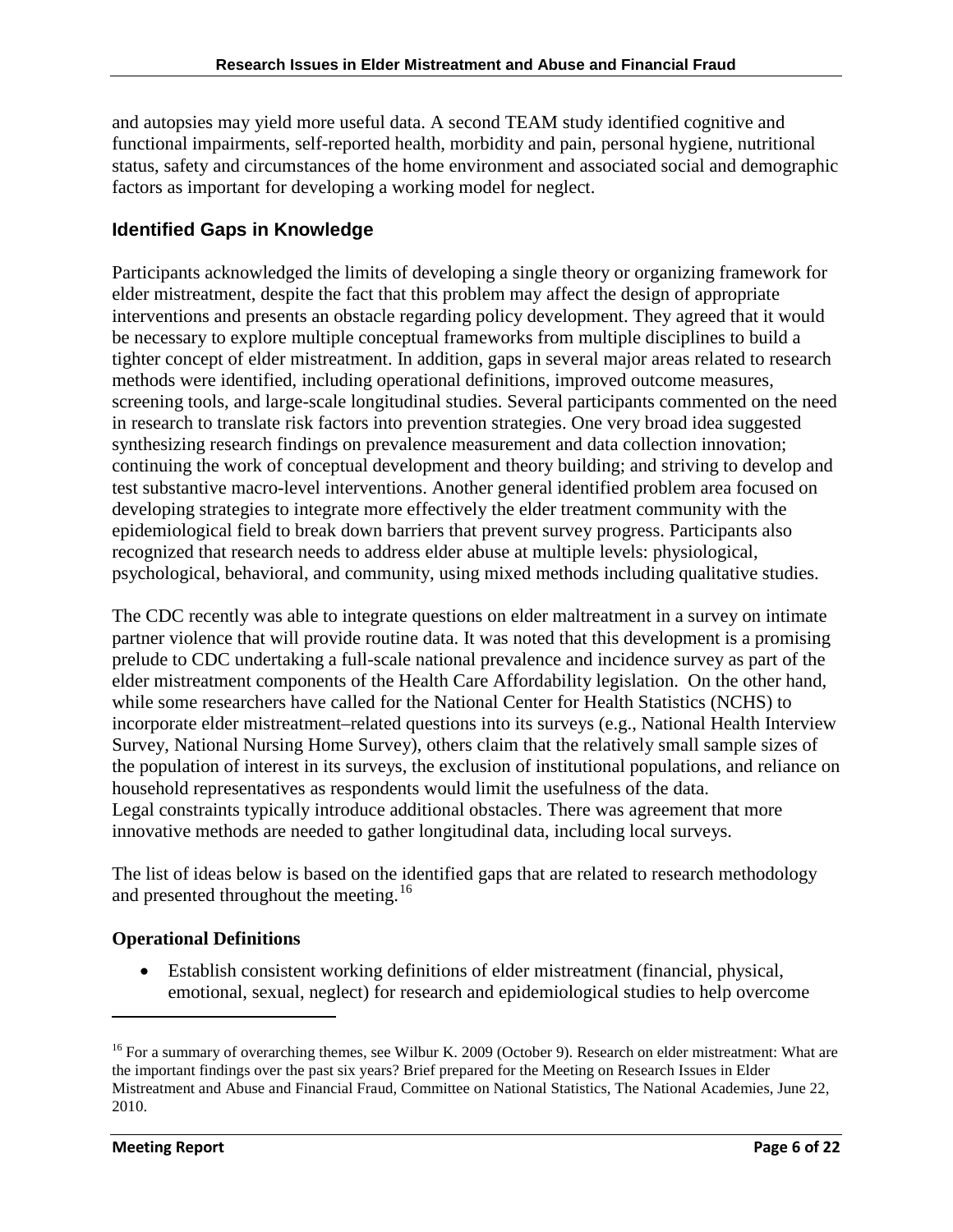variations in current elder mistreatment prevalence estimates (3-28 percent, when these categories are not separated) and response rates (10-89 percent). For example, what is the difference between "mistreatment" and "abuse" and what is the meaning behind "trust relationship" in resident-on-resident abuse? What is the lower cut-off age for elder abuse? It was noted that CDC has been working on a consensus-based series of operational definitions for elder mistreatment.

- Determine the appropriate "denominator" across various types of abuse. Researchers often use the population aged  $60+$  or  $65+$ , but the denominator depends on the definition and type of abuse, for example, number needing caregivers.
- Explore how definitions and underlying assumptions affect results, for example, perpetrator versus victim, or trusted other versus stranger.

#### **Measurement and Screening Tools**

- Develop screening tools appropriate to the persons and setting where they will be used, using a criterion standard for specificity and sensitivity, and identify ways to stratify baseline vulnerability of elder abuse victims.
- Study the role of cognitive impairment as a risk factor for elder mistreatment (since it is overrepresented in this age group), as well as being a potential risk factor for erroneous reporting of mistreatment.
- Compare various versions of the Conflict Tactics Scale (CTS), which provides some ability to compare numbers across studies, in a more formal manner for adaptation to elder mistreatment.
- Use concept mapping techniques in the areas of psychological and financial abuse to develop useful clinical and research tools for developing severity measures in other areas of elder mistreatment.
- Develop outcome measures that are more appropriate for both research and clinical use. Process measures (e.g., numbers served) are deemed inadequate since process measures only get at reported cases.
- Develop studies, based on domestic violence research, that determine the effects of screening, in order to understand if early detection prevents or escalates violence among elders.
- Develop surveillance and detection methods in social service provider settings, health care provider settings, and long-term care settings; identify incidence and prevalence rates of abuse and neglect in facilities.
- Create risk factor profiles for different types of elder mistreatment, and identify ways to screen for risk factors to follow longitudinally, at a reasonable cost.
- Study the relationship of self-neglect to elder mistreatment by trusted others.
- Develop a working model of neglect, both self-neglect and neglect by a trusted other.

## **Data Collection**

• Design and conduct a large-scale population-based study to uniformly and comprehensively gather elder mistreatment data. This study should be based on the measurement advances developed and reported in this report and in the published literature. Such surveillance studies will require the financial input and leadership from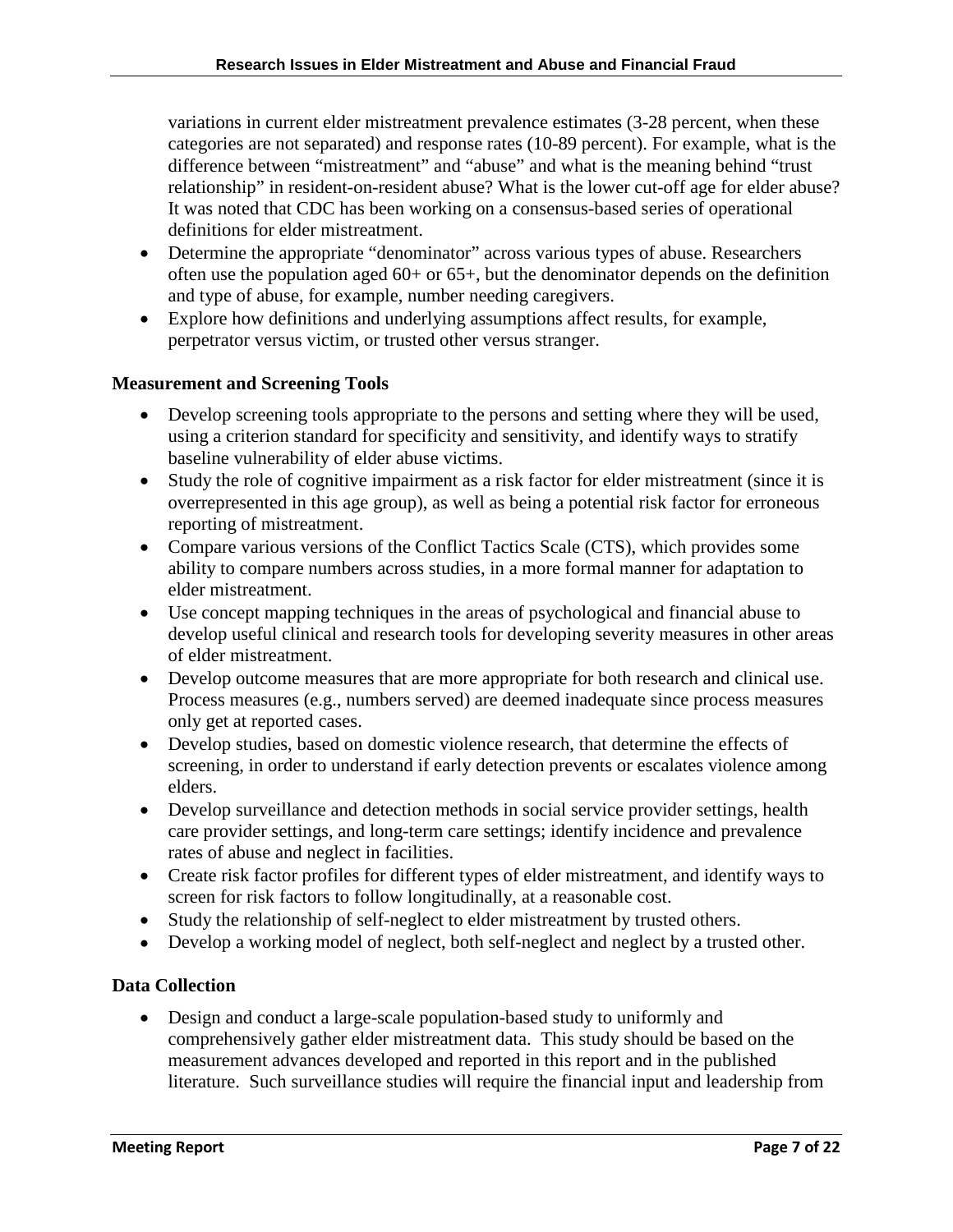agencies whose mission it is to conduct tracking of large-scale health-related or crimerelated phenomena., such as CDC or DoJ.

- Conduct longitudinal studies that follow the natural history of abuse, separating causes from outcomes. Based on the recommendations of the 2003 NRC report, integrate tested elder mistreatment questions into existing large-scale longitudinal studies of adults.
- Develop surveillance and detection methods in social service provider settings, health care provider settings, and long-term care settings. Include in prevalence rates the 1.6 million in nursing homes and the one million in assisted living or in licensed board and care homes, where 50 percent of the residents have severe impairment, a risk factor for resident abuse.
- Design surveillance and detection methods for community-dwelling, cognitively impaired elders, and design a rational community sampling strategy that is sufficiently representative to include those with cognitive impairment.
- Design data collection strategies for identifying and understanding risk factors associated with elder mistreatment perpetrators.
- Review human subject research requirements (e.g., Health Insurance Portability and Accountability Act [HIPAA], Institutional Review Board [IRB]) for protecting older and vulnerable adults that currently make potentially useful research studies overly difficult and expensive to do.

# **III. SESSION 2: MEDICAL ISSUES AND INTERVENTIONS**

# **Salient and Promising Research Findings**

A catalyst for developing interventions is the recognition that elder mistreatment is a societal threat that poses a public health burden, thereby requiring measuring the problem from different viewpoints, for example, in terms of mortality risk, health care needs, and social service costs.<sup>[17](#page-7-0)</sup> In addition, there are implications from decision making research and policy related research about allocation of resources. Participants commented that little is known about interventions for the various forms of mistreatment, but agreed that interventions need to be mistreatment-type specific and tailored to the special needs of clients. Yet, there is a dearth of literature that documents any intervention studies to address improved screening, treatment, and prevention of elder mistreatment.

Participants identified a number of salient findings from research on interventions including the following:

• Evidence indicates that older adults are willing and capable of responding to elder mistreatment surveys that use a variety of measurement modalities.

<span id="page-7-0"></span><sup>&</sup>lt;sup>17</sup> See, for example, Stiegel LA. 2010. Reaching above the low-hanging fruit: The need for health-related research on capacity to make financial decisions, susceptibility to undue influence, and markers and consequences of neglect. Brief prepared for the Meeting on Research Issues in Elder Mistreatment and Abuse and Financial Fraud, Committee on National Statistics, The National Academies, June 22.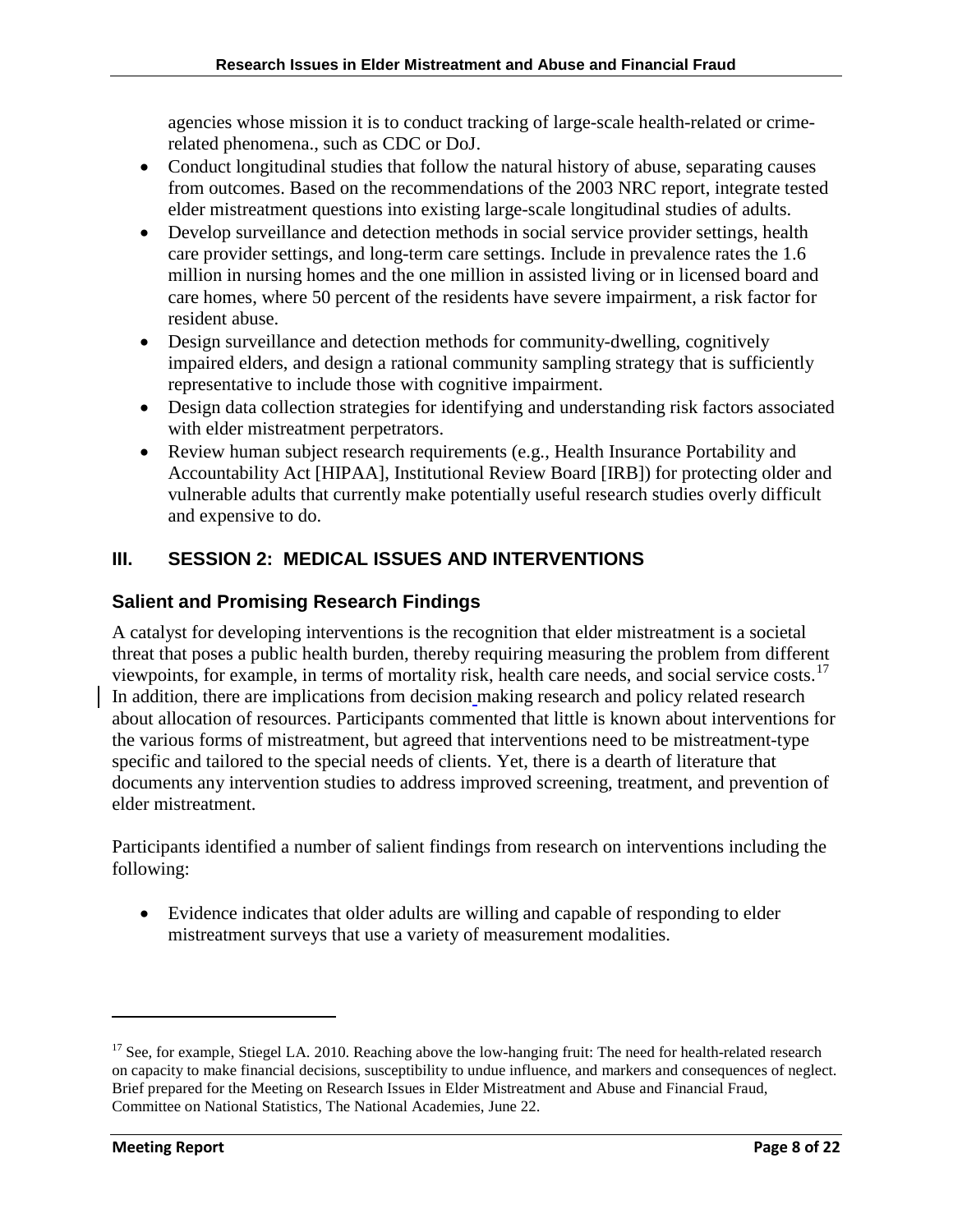- Trained clinicians are willing and able to screen and plan care for elder mistreatment.<sup>[18](#page-8-0)</sup>
- On the other hand, there is serious underreporting of neglect when older adults are screened in emergency departments by clinicians with little experience in screening for neglect cases. Clinicians prefer brief screens and want evidence that patients will not find the questions objectionable. There is also evidence that clinicians will undertake complex assessments in a timely and effective manner and create an integrated plan of care for geriatric patients affected by elder mistreatment with the appropriate screens and education.
- Related research indicates that elders are more at risk for neglect if their dyadic caregiver self-reports poor functional status and had significant childhood trauma.
- The accidental and non-accidental bruising studies by Mosqueda are notable in influencing how medical and criminal justice professionals consider bruising as evidence of physical abuse; these findings can be applied to the emergency room and office settings to prompt questions about the origins of the injury.<sup>[19](#page-8-1)</sup>

## **Identified Gaps in Knowledge**

#### **Evaluation of Current Interventions**

- Consider how to frame solutions in assessing interventions in terms of positive outcomes and recognized successes.
- Create and evaluate interventions for older adults with physical and cognitive disabilities, including dementia, who are highly vulnerable to mistreatment.
- Conduct studies to evaluate the efficacy, quality, and cost-effectiveness of groups that serve as responders to elder mistreatment, in addition to APS, including Elder Abuse Teams.
- Evaluate APS agencies by studying processes and outcomes, such as types of interventions, prevention of recidivism, death rates, cost-effectiveness, and need for medical and/or legal consultations. Research can assess APS interventions, for example, in terms of long-term outcomes and analyses of case dispositions.

## **Design of New Interventions**

- Develop and evaluate intervention strategies that focus on prevention, based on the identification of risk factors.
	- o Design community-based interventions to sustain and enhance social support networks to prevent mistreatment and enhance resilience.
	- o Structure new preventive interventions to address the violence residents of care facilities perpetrate against one other.

 $\overline{\phantom{0}}$ 

<span id="page-8-0"></span><sup>&</sup>lt;sup>18</sup> Fulmer T. 2009 (Fall). Elder mistreatment: The state of the science. Brief prepared for the Meeting on Research Issues in Elder Mistreatment and Abuse and Financial Fraud, Committee on National Statistics, The National Academies, June 22.

<span id="page-8-1"></span><sup>19</sup> Mosqueda L, Burnight K, and Liao S. 2005. The life cycle of bruises in older adults. *Journal of the American Geriatrics Society* 53(8):1339-1343 (August).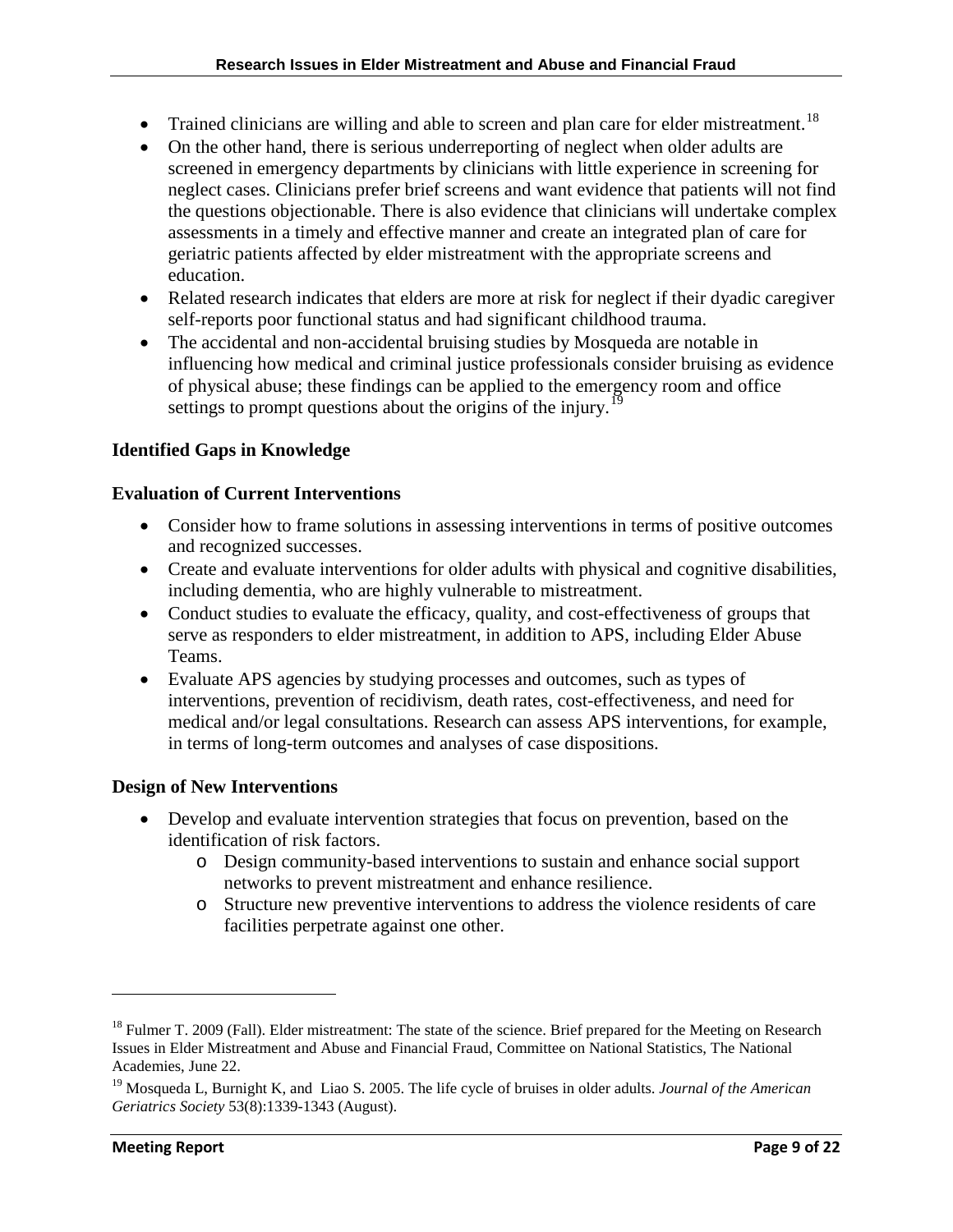- o Study the characteristics of victims and perpetrators of different types of elder abuse and design and test interventions effective for each type that would also lead to prevention strategies that can be tested in longitudinal studies.
- Design valid measurement tools for victim surveys, including alternatives to the conflict tactics scale (CTS). The CTS is not always applicable; for example, when a demented patient strikes a caregiver.
- Build on lessons learned from other fields, such as child abuse and intimate partner violence; for example, examine the applicability of forensic work in child abuse to determine the ability of older people to provide testimony at various levels of cognitive ability.
- Research strategies of elder abuse services that emphasize central coordination and an "ownership" model to assure continuity in the services of elder abuse.

#### **Clinical Interventions**

- Design intervention studies to test ways to improve clinicians' screening, treatment, and prevention of elder mistreatment, including clinical trials that enroll clinicians into educational interventions that follow best practices for elder mistreatment.
	- o Educate clinicians about screening for elder abuse and provide tools (brief screens) and evidence that patients will not find questions objectionable to enable them to complete complex assessments in a timely and effective manner leading to an integrated plan of care.
	- o Develop consistent screening procedures based on the accidental and nonaccidental bruising studies for use by health professionals who treat and attorneys who defend and try elder mistreatment cases.
	- o Create a compendium of "best practices" in clinical settings for identifying elder mistreatment and neglect.
- Train long-term facility staff to deal with behavioral issues related to resident-on-resident abuse.
- Continue to study the more specific factors associated with elder mistreatment among individuals with dementia, such as Alzheimer's disease (AD), to understand the targeted risk factors for elder mistreatment and for planning for future intervention studies among those with dementias.
- Examine elder mistreatment outcomes associated with cause-specific mortality so as to better understand potential causal mechanisms between elder mistreatment and mortality, including pathways between psychological and biological processes.
- Review and extend research that targets biological linkages with elder mistreatment and neglect, such as Vitamin D deficiency, a problem common in elders who self neglect. The characteristics of this deficiency, usually accompanied by impaired physical performance, cognitive impairments, weakness, more frequent falls, and inadequate living skills, can be potentially improved by treatment.

## **Legal/Criminal Justice Issues**

• Reconceptualize neglect and inadequate care so as to define what "justice" means in this population.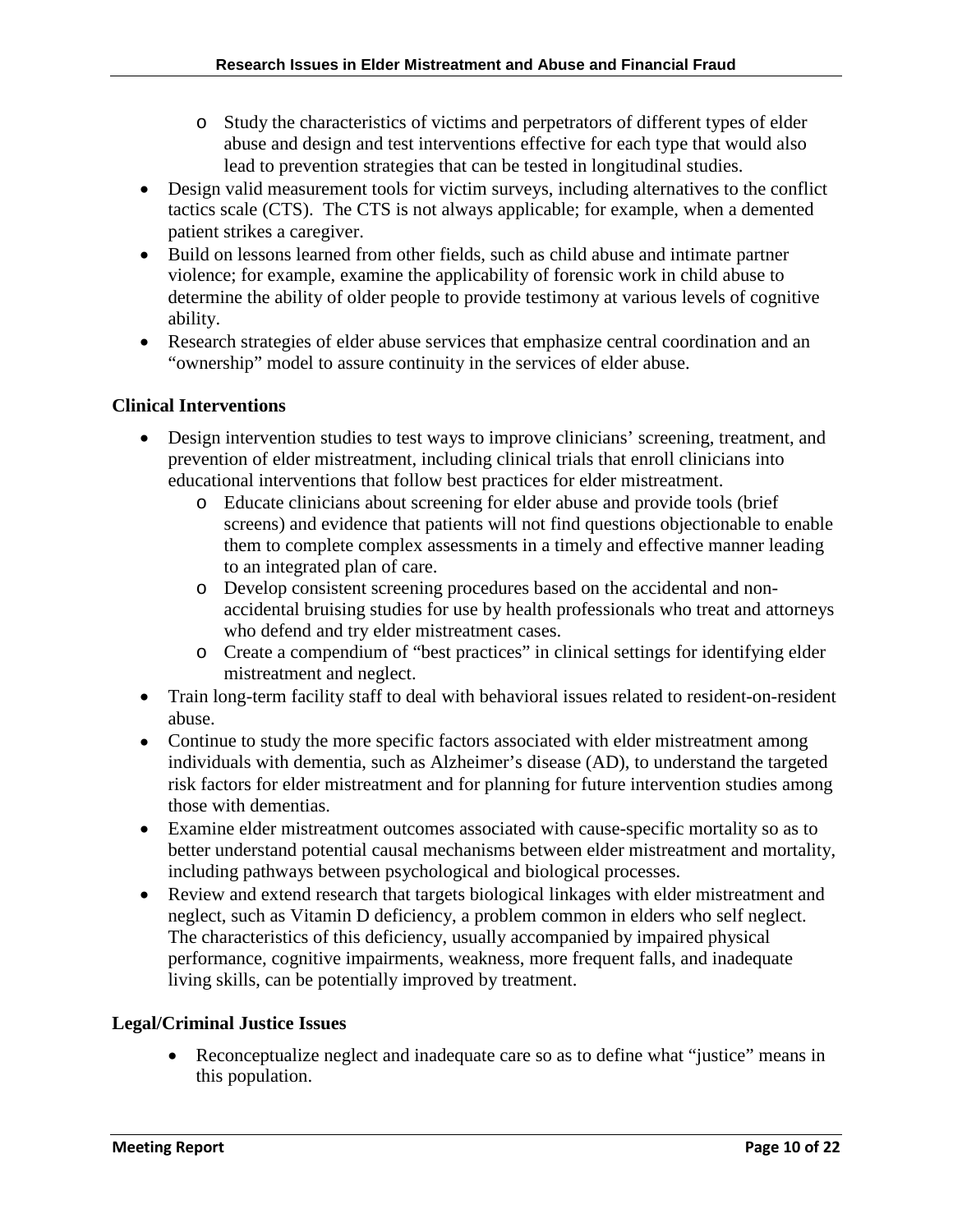- Continue research to provide additional information on forensic markers, as well as behavioral, environmental, financial, and physical markers.
- Identify those interventions by police, prosecutors, and others in the justice system such as guardians and aging network entities that are intended to make elders safe. While domestic violence relies heavily on justice system interventions, those models may not be relevant for the elder justice field.
- Study in greater detail the concept of executive dysfunction with regard to capacity assessment in abused elders who may refuse intervention because they lack capacity for self-care and self-protection and are therefore not able to extricate themselves from injurious living situations.
	- o Review the consequences of outcomes of legal interventions; for example, prosecution of a trusted other is not necessarily a desired outcome, particularly for the abused person.
	- o Design and then translate health-related research on functional and mental capacity, susceptibility to influence, and neglect markers that are accessible to a wide range of medical, legal, and social service professionals. These are needed to address the gap in research related to identifying cognitive and other behavioral markers of diminished capacity.
	- o Locate or create data about guardianship, determination of incapacity, and types of monitoring.
	- o Consider studies on the ability of older people to provide testimony at various stages of cognition; a growing body of literature considers the impact of emotion on working memory and other domains of cognition in older people. Forensic work has been done in this area with children and perhaps can be borrowed to jumpstart research on this area for elders.
- Assess the efficacy of criminal background checks and legislation (e.g., mandatory reporting laws) to determine if they make elders safer.
- Develop more targeted and efficacious measurements of outcomes of prevention and intervention of Multidisciplinary Teams (MDTs) to understand how these teams work best and what they have accomplished.
- Assess efficacy of Department of Justice elder abuse training materials, curricula, and training videos, of Corporate Integrity Agreements (CIAs), and ongoing systematic monitoring systems.

## **Mental Illness and Elder Abuse**

In the area of mental health and elder abuse, salient findings include the lack of collaboration due to poor coordination and a basic misunderstanding about the goals of different agencies.<sup>20</sup> However, few studies exist with a primary focus on mental illness.<sup>[21](#page-10-1)</sup> In general, studies reinforce the idea that symptoms of mental illness are prevalent among victims of elder mistreatment, but

 $\overline{\phantom{0}}$ 

<span id="page-10-0"></span><sup>&</sup>lt;sup>20</sup> Teaster PB, Stansbury KL, Nerenberg L, and Stanis P. 2009. An Adult Protective Services' view of collaboration with mental health services. *Journal on Elder Abuse & Neglect* 21(4):289-306.

<span id="page-10-1"></span><sup>&</sup>lt;sup>21</sup> Santos EJ, and Conwell Y. 2010. Mental illness and elder mistreatment research. Brief prepared for the Meeting on Research Issues in Elder Mistreatment and Abuse and Financial Fraud, Committee on National Statistics, The National Academies, June 22.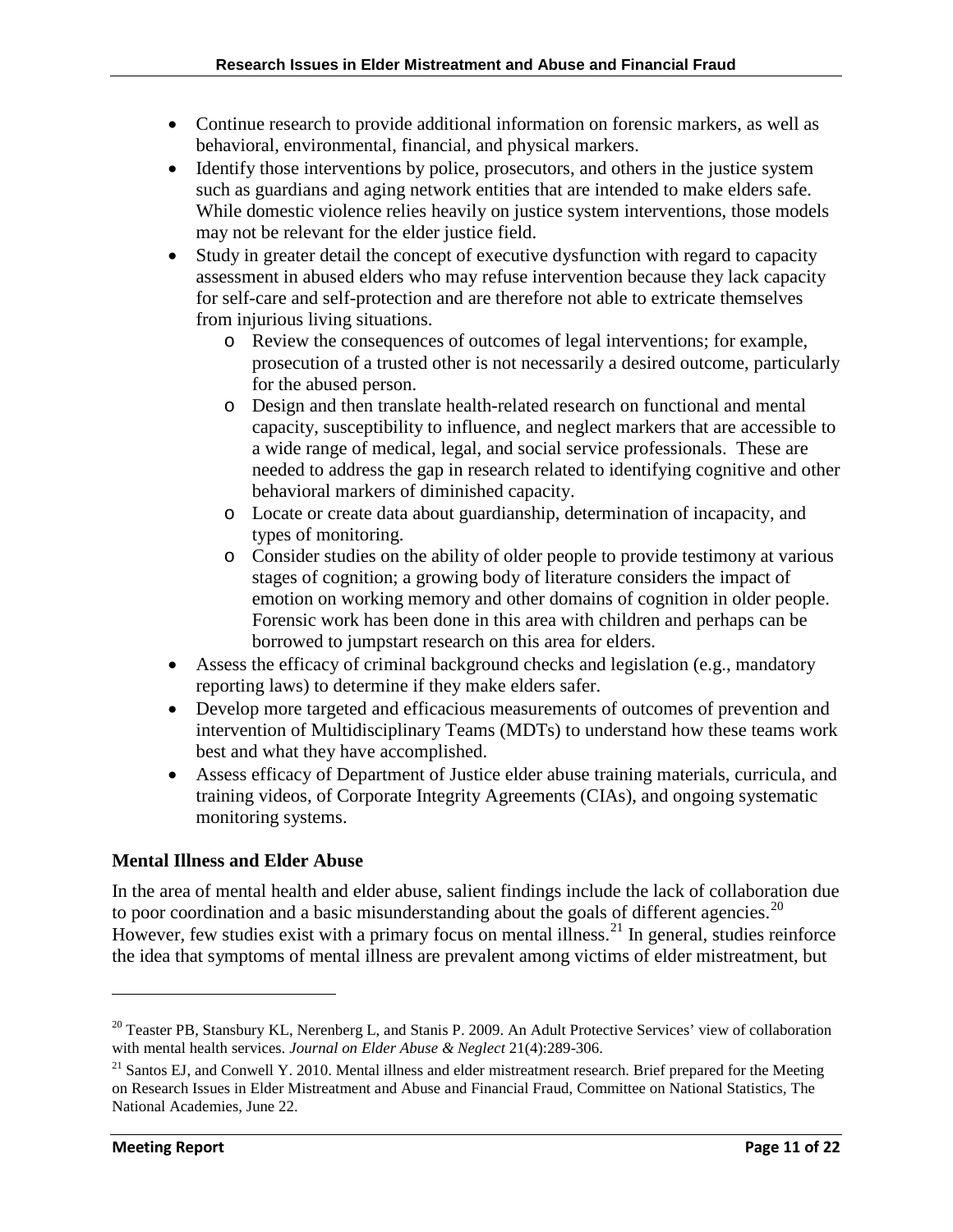that they rarely produce a formal psychiatric diagnosis. There is the most evidence for dementia as a risk factor for mistreatment, but dementia is a progressive illness with myriad neuropsychiatric symptoms that evolve over many years.

Specific research gaps in this area include the following:

- Design research to determine the relationship between mental illness and elder abuse in terms of causal factors.
	- o Conduct research on how different stages of dementia impact abuse and neglect.
	- o Determine which characteristic symptoms of dementia place the older person at greater risk for elder mistreatment and for which types of elder mistreatment.
	- o Study dyads of older adults with dementia and their caregivers to determine if the dementia influences the likelihood of abuse.
	- o Explore caregiver stress relative to elder mistreatment and ways to build caregiving skills, especially for those caring for elderly with AD.
- Design studies to identify factors likely to moderate the relationship between mental illness and EM and which examine whether there are relationships that can be modified to prevent the progression from patient with mental illness to victim of elder mistreatment.
- Are there problems with access to psychiatric care and medical care, financial resources, and social support that can be solved for both the perpetrator and the victim of elder mistreatment? What are the factors that lead to mental illness as a consequence of elder mistreatment?
	- o Study victim and perpetrator characteristics and family dynamics in collaboration with mental health researchers.
- Develop more memoranda of understanding (MOUs) between APS and mental health facilities that reinforce collaborative efforts in response to the needs of victims and adults at risk for abuse, neglect, self-neglect, and exploitation.

# **IV. SESSION 3: GENERAL ISSUES IN ELDER ABUSE RESEARCH**

## **Salient and Promising Research Findings**

#### **Research on Minority Populations**

Various race and ethnic groups maintain differing notions of what constitutes elder mistreatment. What appears to be abuse to the majority population may not be interpreted as such by minority elders. Consequently, an ethical dilemma may arise when an individual's view conflicts with a professional view of elder mistreatment.

An important question relates to access to communities and the acceptability of elder mistreatment as a research topic, given the possible impact on recruitment of participants. Recent studies provide a clear indication that participation of minorities is possible. For example, a research project funded by the NIA used Community-Based Participatory Research (CBPR) that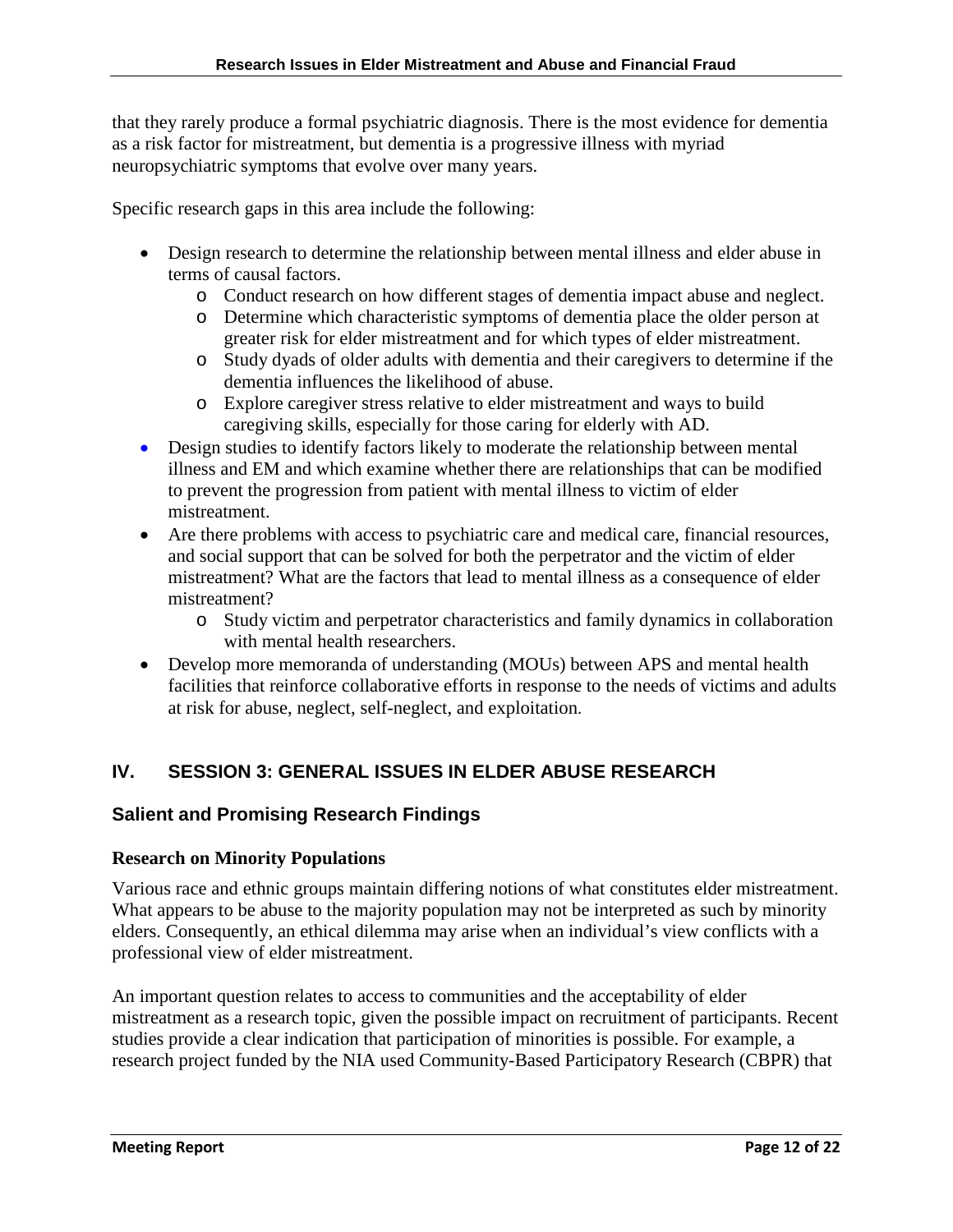permits research participants a more direct role in the planning, process, and uses of research.<sup>[22](#page-12-0)</sup> This project, which uses CBPR and focused on Native American communities, increases the likelihood that approaches on a sensitive topic will be culturally relevant and more likely to be efficacious. However, it may be challenging to incorporate CBPR into standardized survey/epidemiological work.

Another key question regarding the U.S. minority population is whether standardized measures can encompass the varying meanings and conceptions of elder mistreatment among a range of U.S. ethnic groups. Large epidemiological surveys may need to be supplemented with subsurveys of minorities that are comprised of more qualitative components to realize a more nuanced understanding. A combination of quantitative and qualitative methods may be required to get a "full picture," using qualitative data to identify questions and interpret "meaning" in these communities.

The desire to respect varying perspectives raises ethical dilemmas for researchers who may find it challenging to use one absolute standard regarding the treatment of the elderly. A more nuanced perspective may be required to view the relationships of elder abuse to family violence across the lifespan in ethnic minority communities.

## **Identified Gaps in Knowledge**

#### **Research on Minority Populations**

- Move beyond studying perceptions among ethnic minorities and determine what to do with that information. What does it mean for researchers ethically and practically if elders in a particular ethnic group see particular practices as more or less abusive? How do researchers put the knowledge of cultural differences into action? Places where there are commonalities may be limited to severe cases, such as physical and sexual assault.
- Incorporate mixed methods into large-scale epidemiological studies of elder mistreatment. In addition, study elder mistreatment in the broader context of family.
- Investigate racial/ethnic differences of risk/protective factors associated with elder mistreatment, particularly in longitudinal settings, to develop a benchmark for more targeted prevention and intervention studies.
- For qualitative research, move beyond focus groups to ethnographic interviewing and participant observation.
- Address continual ethical and IRB issues. Determine what constitutes elder mistreatment, who defines it, what behaviors should be reported, and what happens to elders, families, and communities when mistreatment is reported. This problem is perhaps even more acute in ethnically diverse communities.

## **Career Development for Elder Mistreatment Researchers**

Throughout the meeting, it was reiterated that no career development infrastructure exists for professionals interested in elder mistreatment comparable to those working on other geriatric

 $\overline{\phantom{0}}$ 

<span id="page-12-0"></span> $^{22}$  Jervis LL, and the Shielding American Indian Elders Project Team. 2005. Native elder mistreatment: A CBPR approach. *Anthropology News* April, 52-53.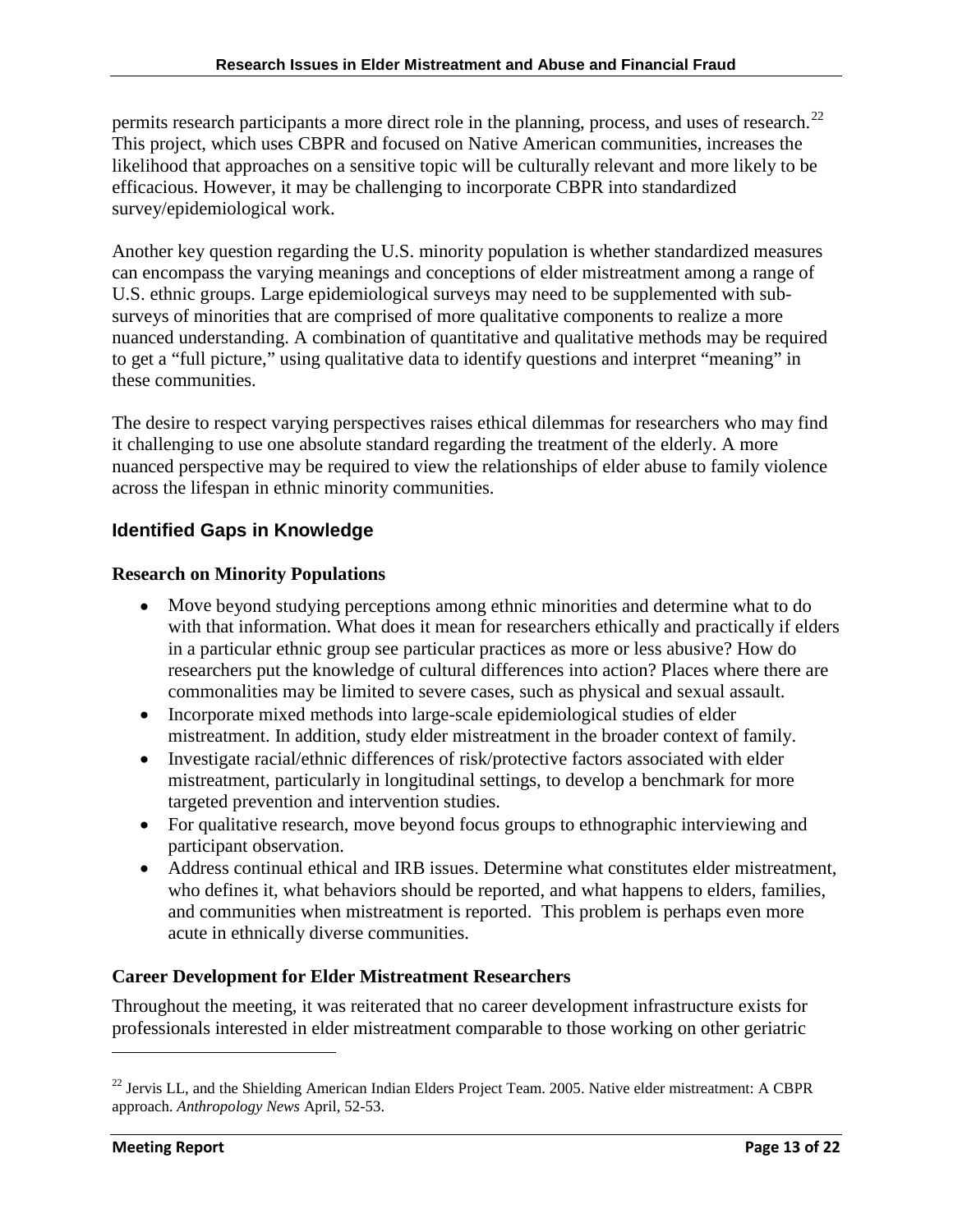syndromes. However, there remains a need to recruit and advance scientists in the field. Given the current small number of committed and qualified investigators and the low level of funding to conduct science in the field of elder mistreatment, participants offered several ideas:

- Develop an infrastructure and a pipeline process to build a cadre of young researchers in medical, behavioral, and social sciences. Create a community of scholars that identify with each other who can have a sustained dialogue rather than just meeting at occasional conferences, and who can use virtual means when appropriate.
	- o Create pre-doctoral and post-doctoral opportunities in the field and attract more funding streams, particularly from foundations, to support this work.
	- o Create a critical mass of mentors in one place, as well as an innovative national mentorship model.
- One suggestion was to design ways to encourage professionals to join the elder abuse field, for example, through summer research institutes. It was suggested that the Institute of Medicine (IOM) might conduct a panel or study on the elder mistreatment workforce similar to the one that resulted in *Retooling for an Aging America. Building the Health Care Workforce* (2008). Another approach to this might be an activity that AGS undertake with a subcommittee on elder mistreatment.
- Persuade organizations, like the American College of Medical Schools (ACMS), to address elder mistreatment issues in recommended curricula.
- Establish research and training centers such as those at the University of California-Irvine, Cornell University, and the University of Texas-Houston to attract researchers to the field and train them in elder mistreatment research and treatment. Create a federal office for elderly mistreatment, comparable to those in child abuse or domestic violence, to provide more policy development, credibility, and visibility for the field.

## **Funding for Intervention Studies**

Meeting participants commented on an increase in the number of peer-reviewed papers and an overall increase in federal funding by the NIA and the NIJ. However, experts called for additional and higher government funding levels at the NIH, CDC, and other HHS components for elder mistreatment, particularly in the context of aging of the population. Dr. Marie Bernard, Deputy Director, NIA, reminded participants that most applications submitted to the NIH are investigator-initiated, not in response to an RFA. Therefore, NIA/NIH funding is to an extent limited by the numbers of applications received on elder mistreatment.

While several foundations fund elder mistreatment research and programs (such as Archstone, Samuels, and Metlife), more needs to be done to "crack the bank," as one participant noted, to attract more philanthropic, corporate, and private donors to support research on elder mistreatment.

Other specific ideas included:

- Provide funding for inter-university cooperative grants to create a national consortium to collectively address core issues of elder mistreatment.
- Fund intramural and extramural programs from different Department of Health and Human Services agencies and multiple NIH Institutes (e.g., NIA, National Institute of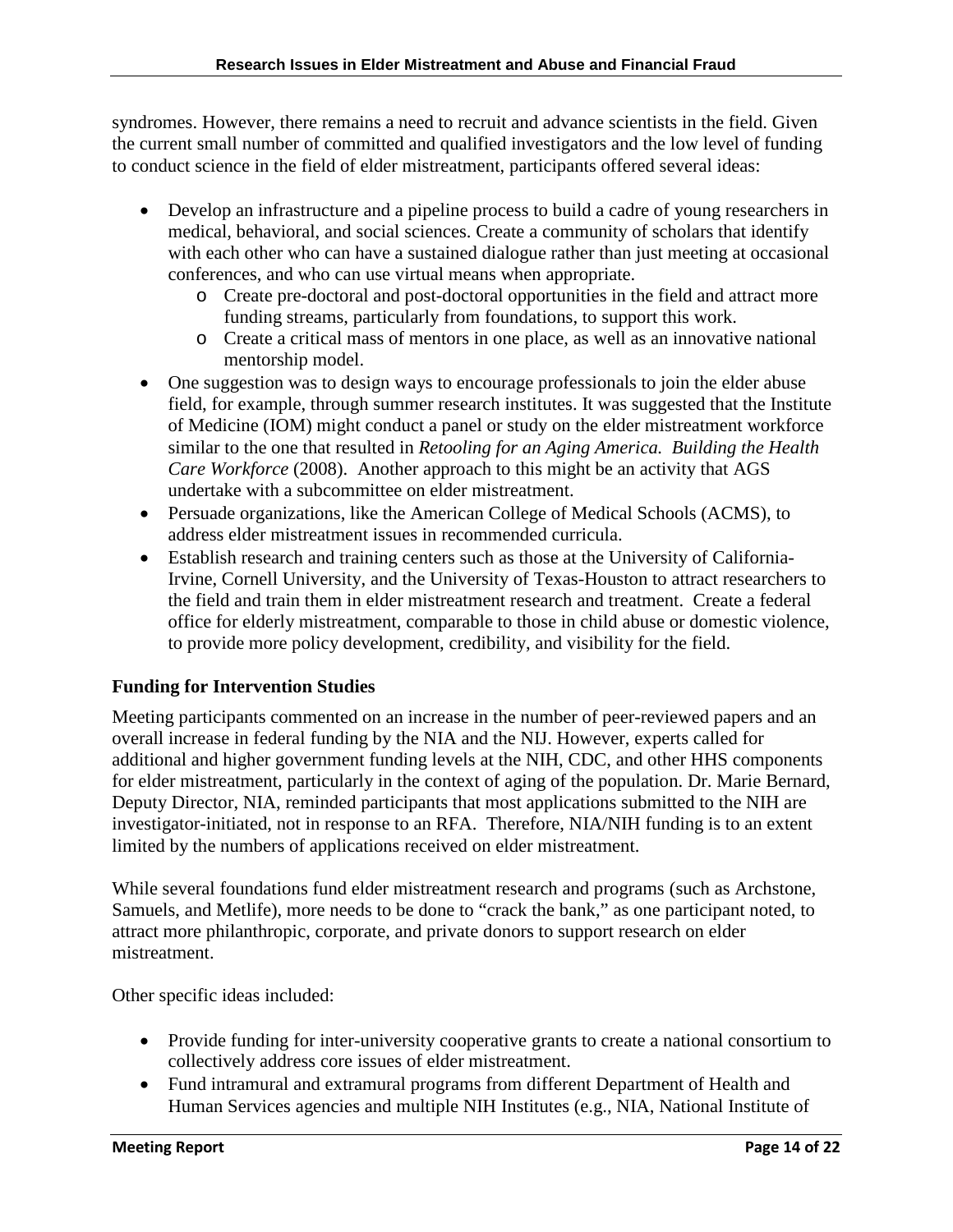Nursing Research, National Institute of Mental Health) to combine resources for research.

- Continue funding regular research (RO1) studies but with improved selection of reviewers who are experts in the field of elder mistreatment.
- Consider creating an interagency RFA to include the NIA, NIJ, CDC, and AOA to expand elder mistreatment research.

#### **Other Federal Government Initiatives**

- Consider elder mistreatment from perspectives such as health care, economics, and social justice so as to leverage research opportunities within existing policies and budgets.
- Conduct research on the cost of elder abuse to develop economic arguments for both prevention and intervention.
- Develop partnerships among various agencies, such as AOA, the Centers for Medicare & Medicaid Services, and the Substance Abuse and Mental Health Services Administration (SAMHSA) to support the NIA in elevating the importance of the topic within the federal government.
	- o Identify committed legislative voices regarding elder mistreatment to suggest ways for the White House to take action and show support.

## **V. SESSION 4: RESEARCH ON FINANCIAL FRAUD AFFECTING THE ELDERLY**

## **Salient and Promising Research Findings**

While financial fraud is typically considered a law enforcement issue, it is important to consider how behavioral and social research can contribute to the prevention of financial fraud. Dr. Laura Carstensen, Director of the Stanford Center on Longevity, described a consensus conference on financial fraud among the elderly held in October 2009 at Stanford that involved academic experts from the fields of social and cognitive psychology, neuropsychology, behavioral economics, and communications, public officials from the Federal Trade Commission and a state attorney general's office, AARP, and the Financial Industry Regulatory Authority (FINRA). The purpose of the October 2009 meeting was to identify key issues as they relate to the elderly and address such questions as: What is known at the present time about the nature of fraud? What are the conditions that make elders most susceptible to being victimized? What psychological tendencies might make particular groups of people especially vulnerable? What questions, if answered, might lead to practical solutions to prevent fraud? The Center views its purpose as serving as a clearinghouse for existing projects, in addition to developing new research projects to move the field forward. The Center is forming a team of experts in different fields to expand research efforts regarding older adults and financial fraud.<sup>[23](#page-14-0)</sup>

The Federal Trade Commission (FTC) has conducted two surveys that address specific forms of

<span id="page-14-0"></span><sup>&</sup>lt;sup>23</sup> See Gannon J, and Shadel D. 2010. Fraud prevention research update. Presented at the Meeting on Research Issues in Elder Mistreatment and Abuse and Financial Fraud, Committee on National Statistics, The National Academies, June 22.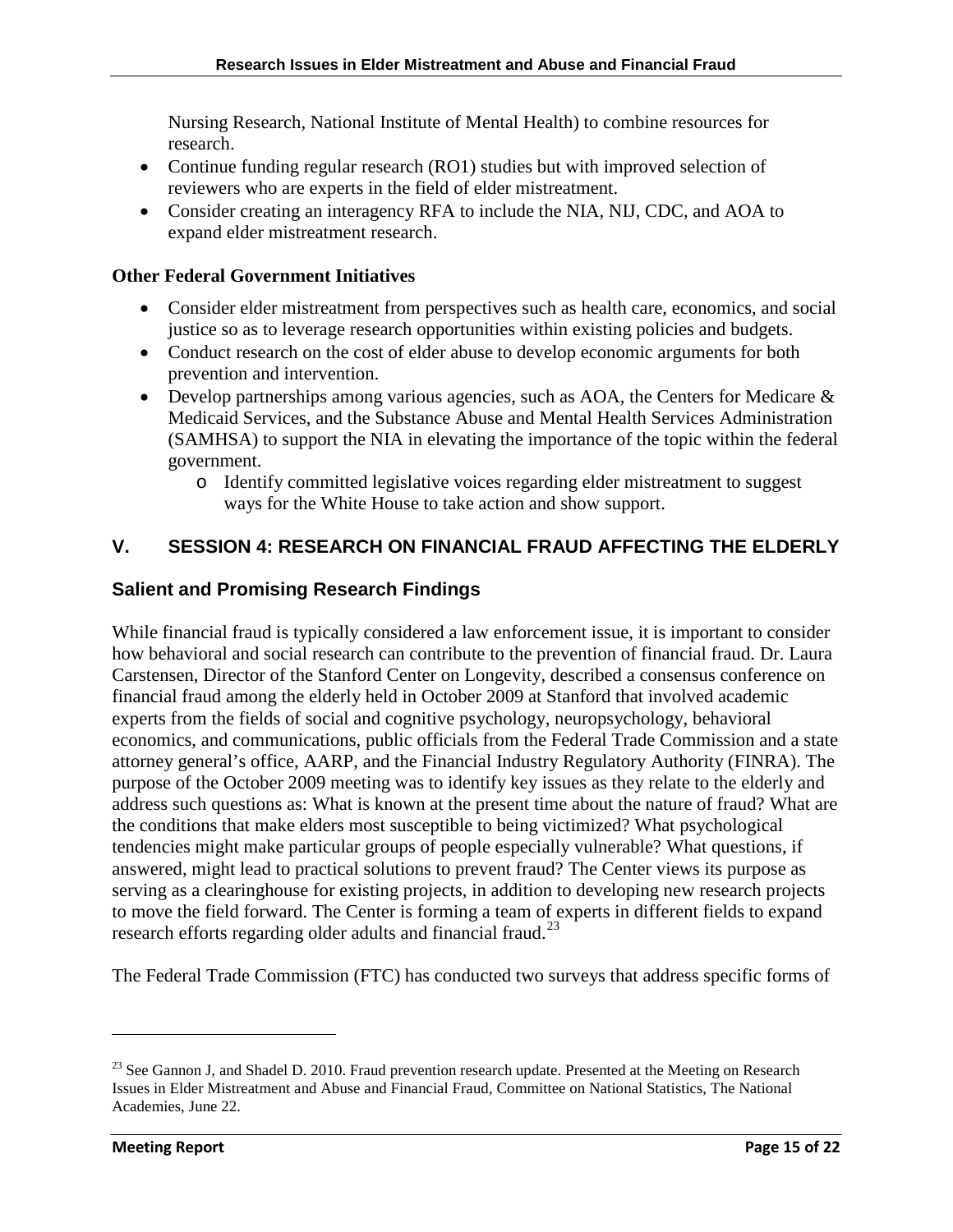fraud across different age groups.<sup>24</sup> The surveys did not ask if participants had been a victim of fraud, but instead asked a series of questions designed to determine if they have had experiences that the FTC considers usually indicative of fraud. The results only relate to the prevalence of specific types of fraud. Findings indicate that younger people had a higher incidence of fraud, which may be the result of higher reporting rather than actual higher incidence. The study used standard random digit dialing (RDD) sampling and had a response rate of 23-26 percent. The study also found that response rates depended on how the question about fraud victimization is asked.

A joint study by the FINRA Investor Education Foundation and AARP Washington focused on profiling and prevention of consumer fraud. The focus was on identifying the demographics of people that are most susceptible to particular types of financial fraud and increasing resistance through education. While research has not shown that older adults experience the highest incidence of fraud, they are the most targeted because they are more likely to have money saved in equity.

The studies used a random sample of the general population and compared the results to a population of known fraud victims. In addition to phone interviews, focus groups were conducted to help develop messages to reach the target audience. One finding from focus groups was that known victims of financial fraud often would not acknowledge that they were victims and continue to believe they made a mistake. This may be one explanation for underreporting of incidents in this population.

FINRA and AARP have developed a workshop to educate consumers on persuasion techniques used by con artists. AARP set up a national call center to provide one-on-one peer counseling to potential victims of fraud. One of the benefits of using social marketing research, such as profiling, is that researchers can develop specific messages to reach potential victims of fraud.

In his review of the research conducted by FTC, FINRA, and AARP, Dr. Roger Tourangeau commented on the problems of RDD surveys in terms of sampling methodology and measurement issues and stated the benefits of a comprehensive longitudinal study that would include a larger sample size to address causality issues.

# **Identified Gaps in Knowledge**

Participants offered a number of research ideas:

## **Research Studies**

 $\overline{\phantom{0}}$ 

• Develop longitudinal studies to examine all forms of fraud, the direction of causality, and the consequences of financial abuse for older adults.

<span id="page-15-0"></span> $24$  The results of these surveys can be found in two reports "Consumer Fraud in the United States: An FTC Survey" (se[e http://www.ftc.gov/reports/consumerfraud/040805confraudrpt.pdf\)](http://www.ftc.gov/reports/consumerfraud/040805confraudrpt.pdf) and "Consumer Fraud in the United States: The Second FTC Survey" (se[e http://www.ftc.gov/opa/2007/10/fraud.pdf\)](http://www.ftc.gov/opa/2007/10/fraud.pdf). See also Anderson KB. 2010. What is the prevalence of consumer fraud: The FTC surveys. Presented at the Meeting on Research Issues in Elder Mistreatment and Abuse and Financial Fraud, Committee on National Statistics, The National Academies, June 22.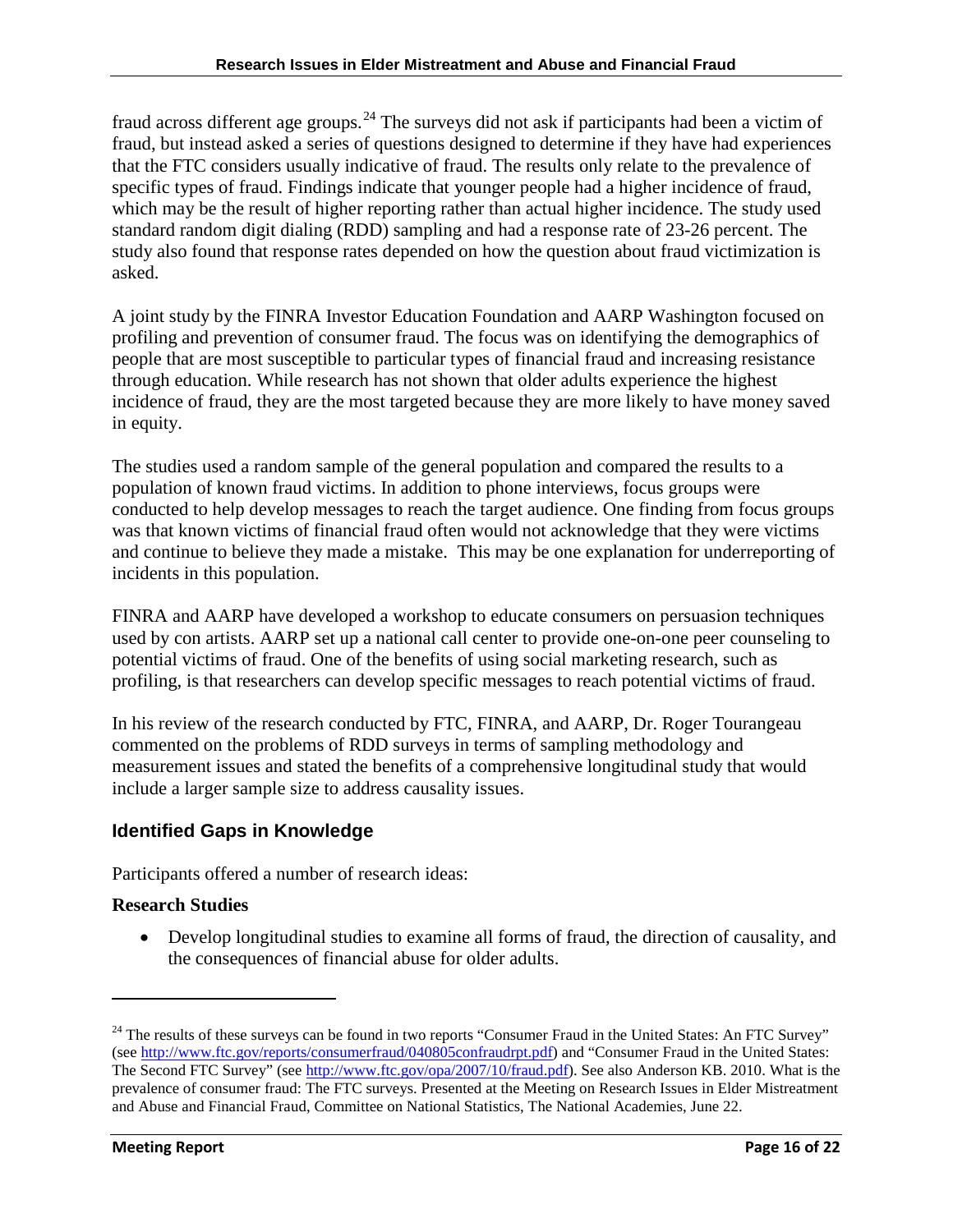- o Design research studies to investigate common behavioral patterns across victim types and between younger and older consumers to determine if there is a unifying theory of fraud victimization.
- o Study in greater depth specific profiles and behaviors of repeat fraud victims and profiles of those victimized to understand risk factors that could be targeted with specific prevention techniques.
- o Address gaps in profile research regarding victim types beyond those of investment and lottery fraud.
- o Overcome sampling problems in RDD by using case control studies.
- Design studies to identify measures of cognition which may be a predictor of financial abuse and the relationship between financial fraud and social and psychological behaviors.
- Design fraud studies to go beyond using sample landline phone numbers that exclude 30 percent of the population due to cell phone usage, poor coverage, and other limitations that result in low response rates.
- Improve measurement related techniques in asking questions, such as telescoping and filtering in follow-ups. Explore different ways to ask questions (e.g., computer-assisted instead of phones).
- Explore ways to obtain legally lists of victims' names.

# **Interventions**

- Use technology as an early alert/detection warning and to identify perpetrators and victims of fraud.
- Educate consumers through web-based information on financial fraud as a public health intervention.
- Develop more effective peer counseling messages by applying positivity and emotion theory to shape the interaction.

# **VI. CONCLUDING REMARKS**

Although there has been significant progress, including important methodological advances in the study of elder mistreatment since the 2003 NRC publication of *Elder Mistreatment,* reliable data about elder mistreatment remains sparse while the needs of the field are great and growing.<sup>[25](#page-16-0)</sup> The outcomes of this meeting will help to develop an agenda for future directions building on the landmark NRC report of 2003. This important document served as a steppingstone for new research in the field of elder mistreatment, increased the awareness of scholars about the need for research in this field, and paved the way for innovative approaches to elder mistreatment research. The group felt that NIA funding following the NRC publication, which primarily addressed methodological issues in elder mistreatment, was instrumental in advancing the field. They also felt that the field was ready for agencies such as CDC to step in and begin developing surveys for assessing incidence and prevalence estimates of elder mistreatment for the U.S. Participants were encouraged to establish an online communications

 $\overline{\phantom{0}}$ 

<span id="page-16-0"></span><sup>&</sup>lt;sup>25</sup> Connolly MT. 2010. Untitled. Brief prepared for the Meeting on Research Issues in Elder Mistreatment and Abuse and Financial Fraud, Committee on National Statistics, The National Academies, June 22.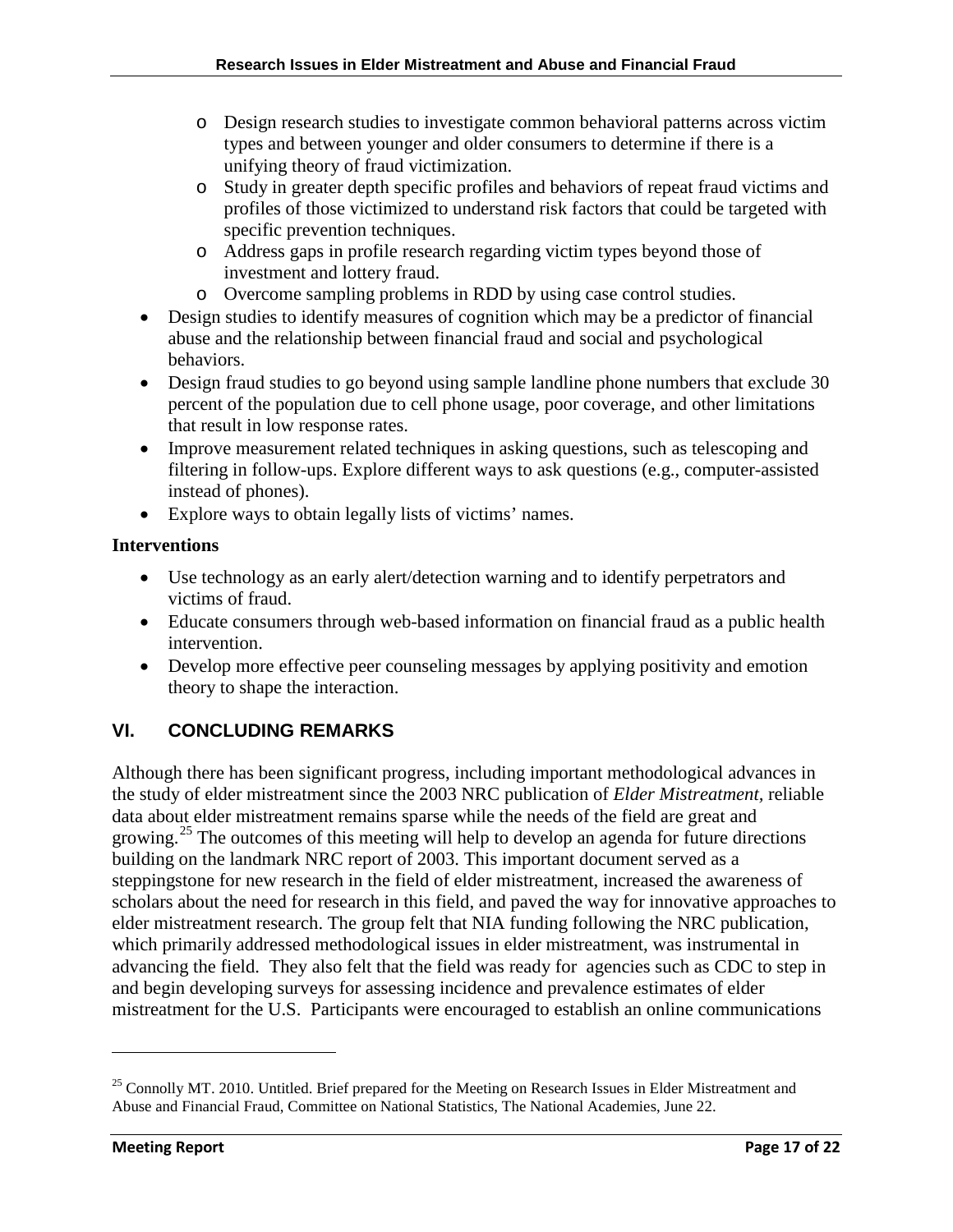group to discuss their experiences regarding IRBs and other issues related to their research. The group concluded that the identification of gaps in knowledge elaborated at this meeting will help to encourage both research and enhance interest on the part of multiple sponsoring agencies to continue to improve data, develop tools, and mount interventions to address effectively the problem of elder mistreatment in our country.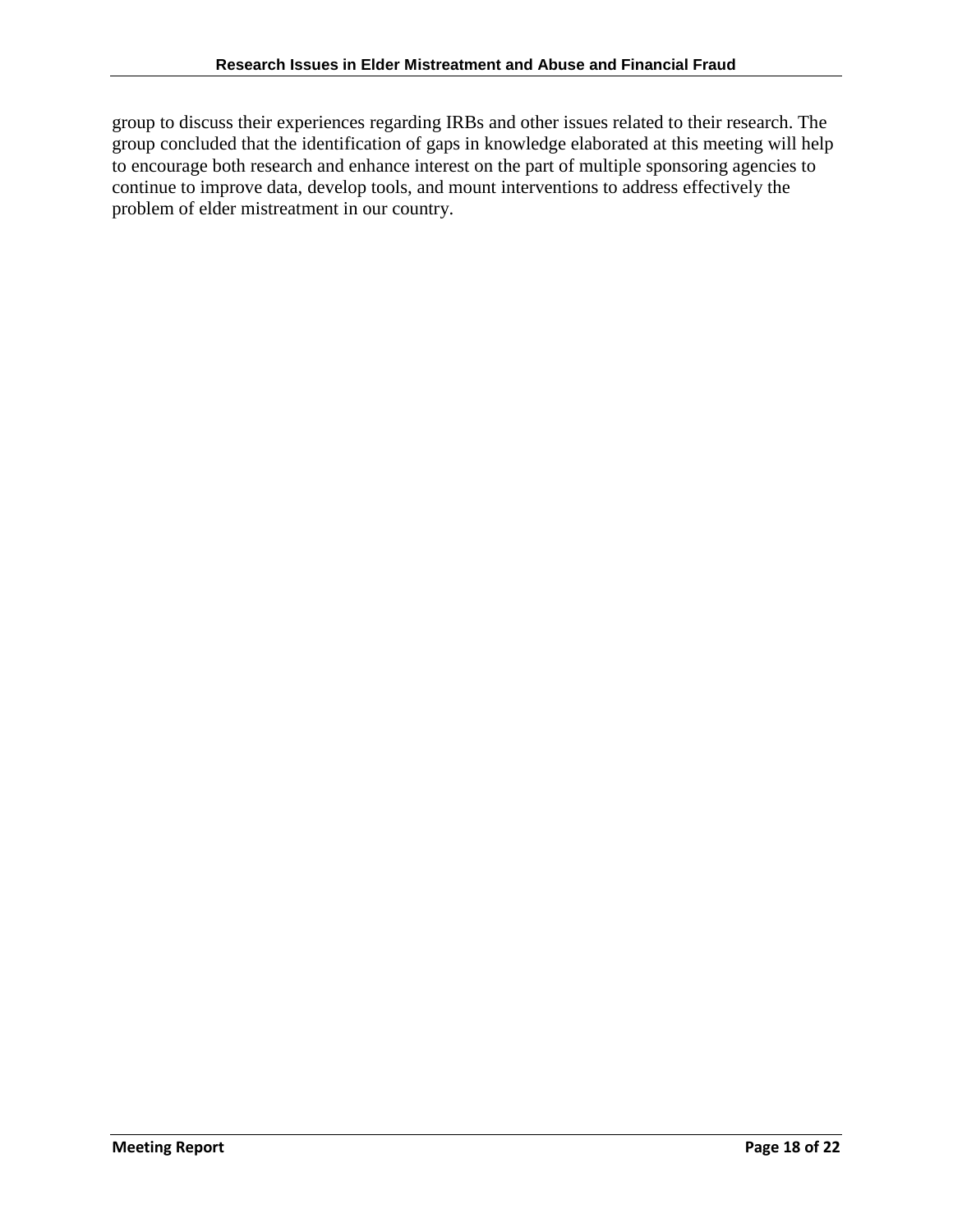# **APPENDIX A**

# **MEETING AGENDA**

| $8:30$ am $-9:00$ am   | <b>OPENING SESSION</b><br>Welcome and Introductions<br><b>Connie Citro, Chair</b><br>Opening Remarks on Behalf of the Committee on National Statistics<br><b>Constance Citro, CNSTAT</b><br>Opening Remarks on Behalf of the National Institute on Aging<br>Richard Suzman and Sidney Stahl, NIA                                                                                                                                                                                                                                                                                                                                                                                                                                                                                                                          |
|------------------------|---------------------------------------------------------------------------------------------------------------------------------------------------------------------------------------------------------------------------------------------------------------------------------------------------------------------------------------------------------------------------------------------------------------------------------------------------------------------------------------------------------------------------------------------------------------------------------------------------------------------------------------------------------------------------------------------------------------------------------------------------------------------------------------------------------------------------|
| $9:00$ am - 10:15 am   | <b>SESSION 1 Methodological Issues in Elder Abuse Research</b><br>Chair: Carmel Dyer, University of Texas Medical School-Houston<br>Discussant: Mark Lachs, Weill Medical College of Cornell University<br>Discussion of papers prepared by:<br>Ron Acierno, Medical University of South Carolina<br>Scott Beach, University of Pittsburg<br>Discussant: Kate Wilber, University of Southern California<br>Discussion of papers prepared by:<br>Jeffrey Hall, Centers for Disease Control and Prevention<br>Wendy Verhoek-Offedahl, Brown University<br>Carrie Mulford, U.S. Department of Justice<br><b>Comments and General Discussion</b>                                                                                                                                                                              |
| $10:15$ am $-10:30$ am | <b>Break</b>                                                                                                                                                                                                                                                                                                                                                                                                                                                                                                                                                                                                                                                                                                                                                                                                              |
| 10:30 am $-$ 12:15 pm  | <b>SESSION 2 Medical Issues and Interventions</b><br>Chair: Marie Bernard, Deputy Director, NIA<br>Discussant: <i>XinQi Dong</i> , Rush University Medical Center<br>Discussion of papers prepared by:<br>Carmel Dyer, University of Texas Medical School - Houston<br>Terry Fulmer, New York University<br>Laura Mosqueda, UCI Medical Center<br>Discussant: Ron Acierno, Medical University of South Carolina<br>Discussion of papers prepared by:<br>Mark Lachs, Cornell Medical College<br>Kate Wilber, University of Southern California<br>Discussant: Marie-Terese Connolly, Woodrow Wilson<br><b>International Center</b><br>Discussion of papers prepared by:<br>Elizabeth Santos, University of Rochester<br>Pamela Teaster and Tenzin Wangmo, University of Kentucky<br><b>Comments and General Discussion</b> |

12:15 pm – 1:00 pm Lunch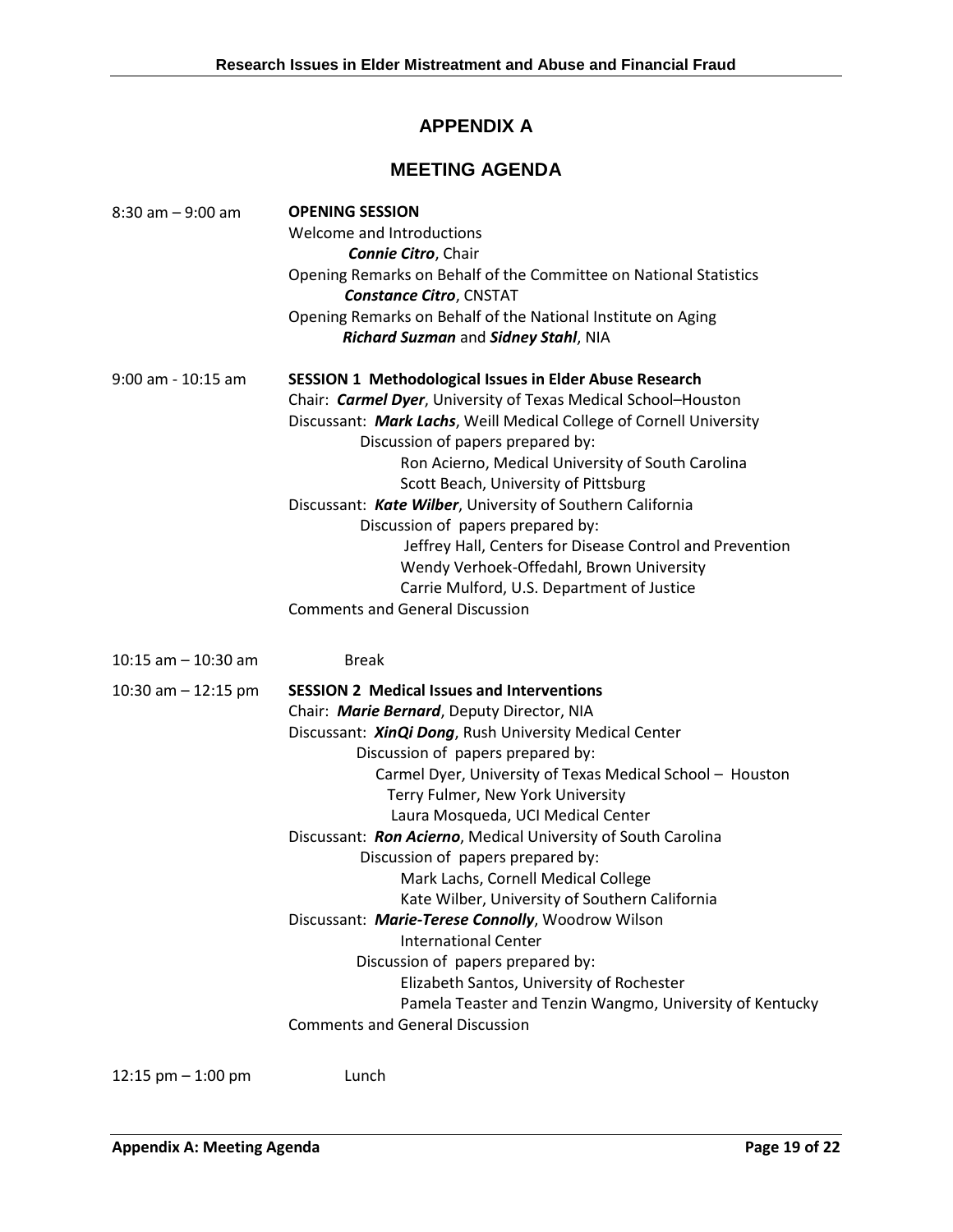| 1:00 pm $-$ 2:15 pm  | <b>SESSION 3 General Issues in Elder Abuse Research</b>                                |
|----------------------|----------------------------------------------------------------------------------------|
|                      | Chair: Wendy Verhoek-Oftedahl, Brown University                                        |
|                      | Discussant: Terry Fulmer, New York University                                          |
|                      | Discussion of papers prepared by                                                       |
|                      | Marie-Terese Connolly, Woodrow Wilson International<br>Center                          |
|                      | XinQi Dong, Rush University Medical Center                                             |
|                      | Discussant: Scott Beach, University of Pittsburg                                       |
|                      | Discussion of papers prepared by                                                       |
|                      | Lori Jervis, University of Oklahoma                                                    |
|                      | Lori Steigel, American Bar Association                                                 |
|                      | <b>Comments and General Discussion</b>                                                 |
|                      |                                                                                        |
| 2:15 pm- 2:45 pm     | Floor Discussion and Summing Up by NIA-                                                |
|                      | What are the next issues to be pursued in research on elder mistreatment<br>and abuse? |
| $2:45$ pm $-4:15$ pm | <b>SESSION 4 Research on Financial Fraud Affecting the Elderly</b>                     |
|                      | Chair: Laura Carstensen, Stanford University                                           |
|                      | Introductory Remarks: Laura Carstensen                                                 |
|                      | What is the Prevalence of Financial Fraud?                                             |
|                      | Keith Anderson, Federal Trade Commission (FTC)                                         |
|                      | Who are the Victims of Financial Fraud?                                                |
|                      | John Gannon, Financial Industry Regulatory Authority (FINRA)                           |
|                      | Increasing Resistance to Financial Fraud                                               |
|                      | <b>Douglas Shadel, AARP</b>                                                            |
|                      | Discussant: Roger Tourangeau, University of Maryland and CNSTAT                        |
|                      | <b>Comments and General Discussion</b>                                                 |
|                      | Summing Up: Laura Carstensen                                                           |
| $4:15 - 4:30$ pm     | <b>CONCLUDING REMARKS</b>                                                              |
|                      | Robert Wallace, Chair                                                                  |
|                      | Richard Suzman and Sidney Stahl, NIA                                                   |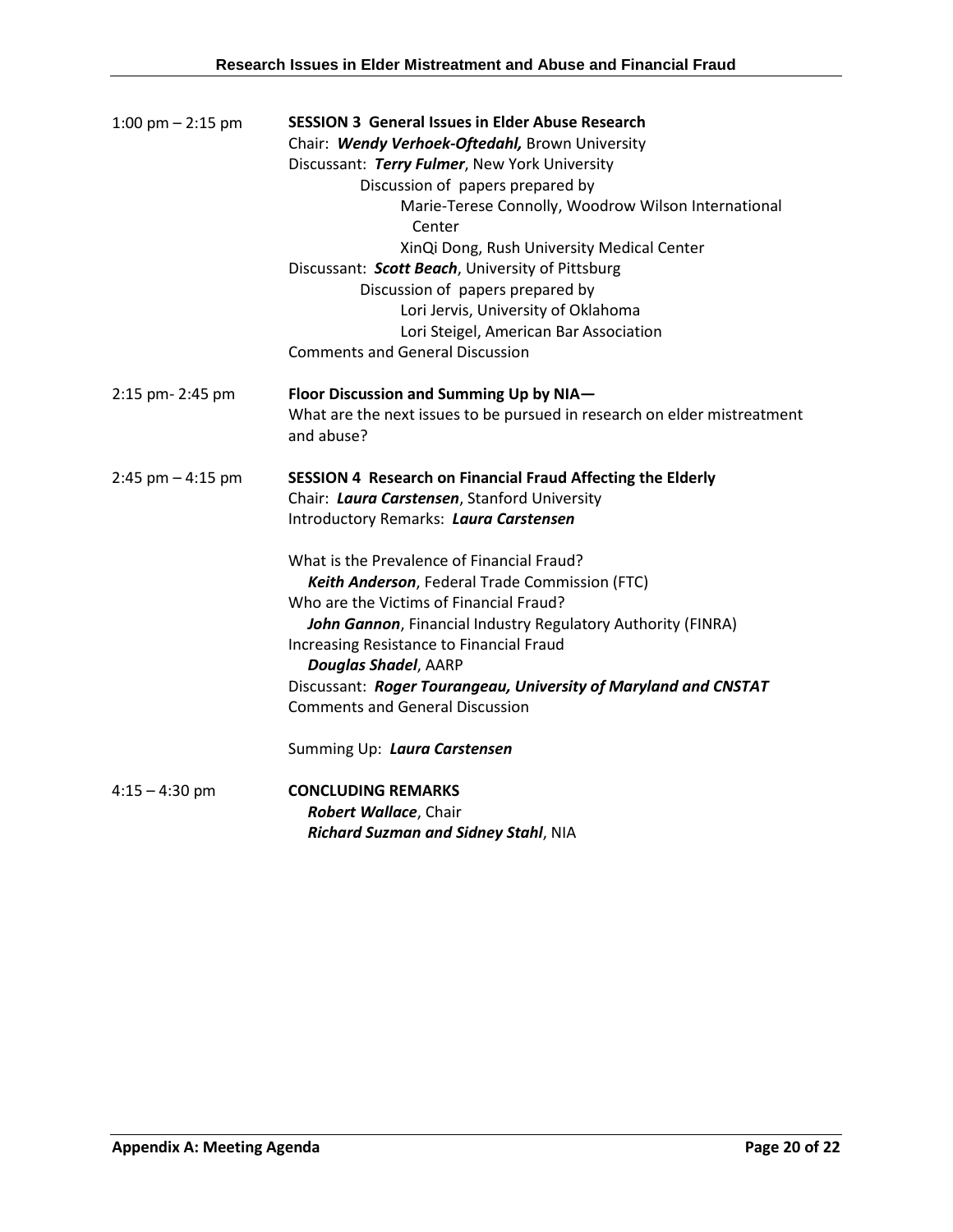# **APPENDIX B**

# **FINAL LIST OF ATTENDEES**

Ronald Acierno, Medical University of South Carolina, Johns Island, SC Keith Anderson, Bureau of Economics, Federal Trade Commission, Washington, DC Scott Beach, University of Pittsburgh, Pittsburgh, PA Marie Bernard, National Institute on Aging, Bethesda, MD Risa Breckman, Cornell University, Ithaca, NY Kay E. Brown, General Accounting Office, Washington, DC Kerry Burnight, University of California at Irvine, Orange, CA Laura Carstensen, Stanford University, Stanford, CA Marie-Terese Connolly, Woodrow Wilson International Center, Washington, DC Yeates Conwell, University of Rochester, Rochester, NY Martha Deevy, Stanford University, Stanford, CA XinQi Dong, Rush University Medical Center, Chicago, IL Carmel Dyer, University of Texas Medical School, Houston, TX Nicholas Fox, Administration on Aging, Washington, DC Terry Fulmer, New York University, New York, NY John Gannon, Financial Industry Regulatory Authority, Washington, DC Jeffery Hall, Centers for Disease Control and Prevention, Atlanta, GA Catherine Hawes, Texas A&M Health Science Center, College Station, TX Loris Jervis, University of Oklahoma, Norman, OK Gavin Kennedy, Office of the Assistant Secretary for Planning and Evaluation, HHS, Washington, DC Mark Lachs, Cornell University Medical College, New York, NY Rose Maria Li, Rose Li and Associates, Inc., Bethesda, MD Andy Mao, U.S. Department of Justice Civil Division, Washington, DC Clarita Mrena, General Accounting Office, Washington, DC Carrie Mulford, National Institute of Justice, Department of Justice, Washington, DC Mildred Ramirez, Hebrew Home for the Aged, Riverdale, NY Mary Lou Rife, Rose Li and Associates, Inc., Bethesda, MD Elizabeth Santos, University of Rochester, Rochester, NY Doug Shadel, AARP Washington, Seattle, WA Sidney Stahl, National Institute on Aging, Bethesda, MD Lori Stiegel, American Bar Association, Washington, DC Richard Suzman, National Institute on Aging, Bethesda, MD Jeanne Teresi, Columbia University, New York City, NY Roger Tourangeau, University of Maryland, College Park, MD Wendy Verhoek-Oftedahl, Brown University, Providence, RI Edwin Walker, Administration on Aging, Washington, DC Eve M. Weisberg, General Accounting Office, Washington, DC Stephanie Whittier, Administration on Aging, Washington, DC Kate Wilber, University of Southern California, Los Angeles, CA

#### **Prepared Papers, but unable to attend**

Laura Mosqueda, University of California-Irvine, Irvine, CA Pamela Teaster, University of Kentucky, Lexington, KY

#### **Staff:**

Constance Citro, Director, The Committee on National Statistics